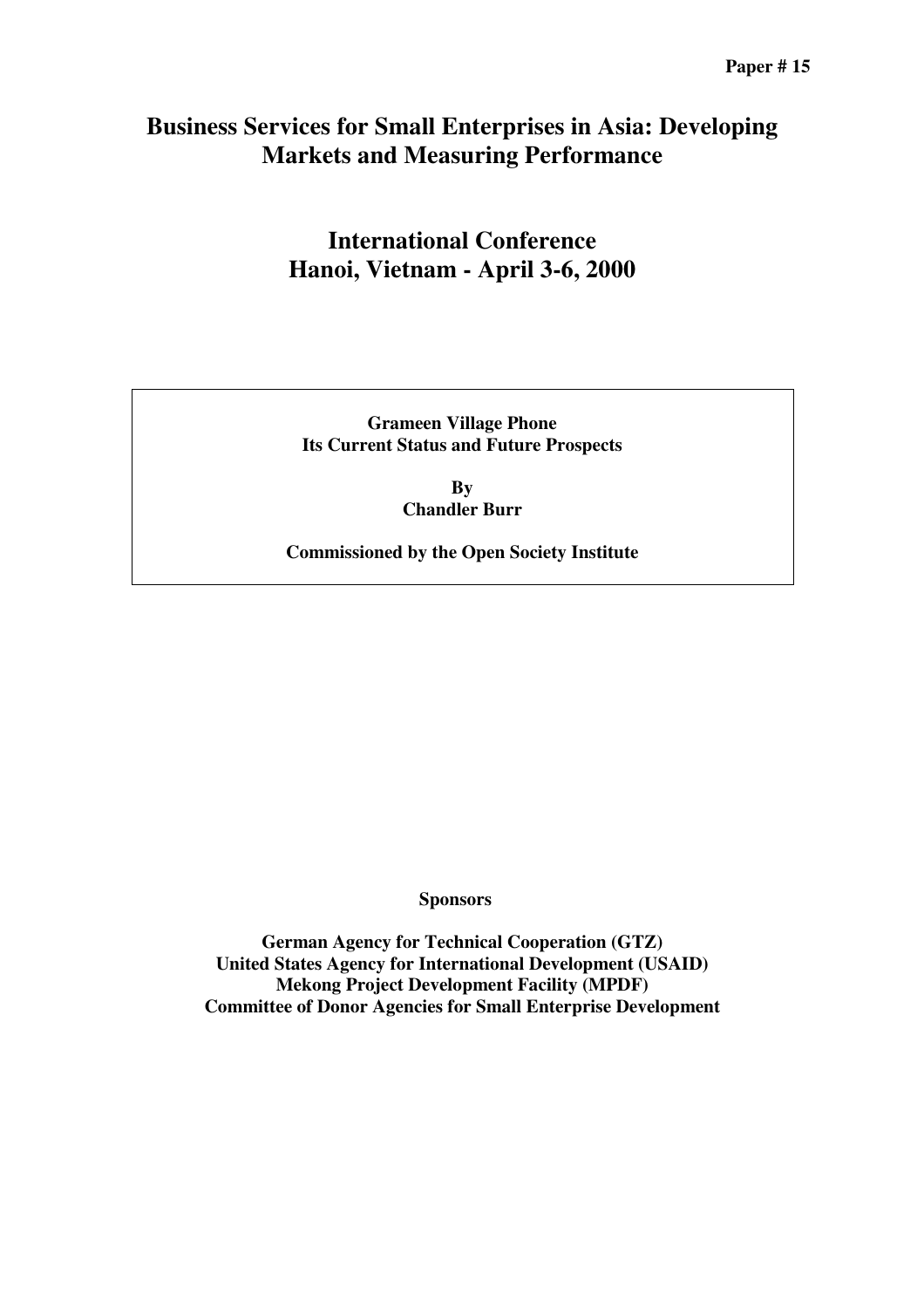## **Grameen Village Phone** Its Current Status and Future Prospects

## A Report to the Donor Committee on Small Enterprise Development Commissioned by the Open Society Institute

February 12, 2000

Chandler Burr, MA

*In 1999, the Soros Economic Development Fund (co-financing with the IFC) made a \$10.6 million dollar long-term loan to Grameen Telecom-- a large-scale market-based development to build rural telecommunications infrastructure-- to extend its system into the villages of Bangladesh .This paper will reflect on market development outcomes due to the ICT services provided by Grameen Telecom. We will look at the reality of Bangladeshi village economy as the context for which this market intervention has been designed and implemented. In particular, we will look at 1) the demand for telecom services and 2) the willingness and ability to pay for such services. Next we will look at 3) the ultimate providers of services (Grameen Bank borrowers operating mobile phone services) to better understand how they operate their businesses, and 4) to what extend these new entrepreneurs could benefit from additional business development services (if such were available) to improve efficiency and profitability. Then, 5) we will analyze the business clients of the mobile phone providers to understand how they use the phones for operating their businesses, and to assess what value added the phones bring to their businesses. Finally, 6) we will study the village development in general to capture the changes that the phone brings to the village market place, in particular whether new businesses are created as a result of mobile phones availability. Grameen Telecom occupies a unique position as, effectively, the "only game in town" in the rural ICT market of Bangladesh. It is, however, facing significant challenges, both from competitors and, most significantly, from political forces, and therefore is developing more slowly than expecting.*

## **Rationale and Background**

Information and telecommunications both comprises a business opportunity for those in underdeveloped rural, isolated areas and, equally, is essential for business development in such areas, but it is still inadequate or non-existent in many developing countries. Two major reasons for this are the perceived lack of profitability of rural telecommunications and the lack of appropriate policies and strategies to provide universal access to them.

People in rural areas are generally poor, and few can afford traditional telecommunication services. This is a classic vicious circle in business development: Few potential customers means high prices, which further reduces the number of potential customers, and so on. The minimum annual revenue per land line required by an ICT Provider to be profitable in low income countries is about \$300-400, assuming a capital cost of \$1,000 per line. This is more than the average annual per capita GDP in many low-income countries. Worse, in most developing countries the capital cost per line in rural areas is significantly higher and the average annual income even lower than the national average.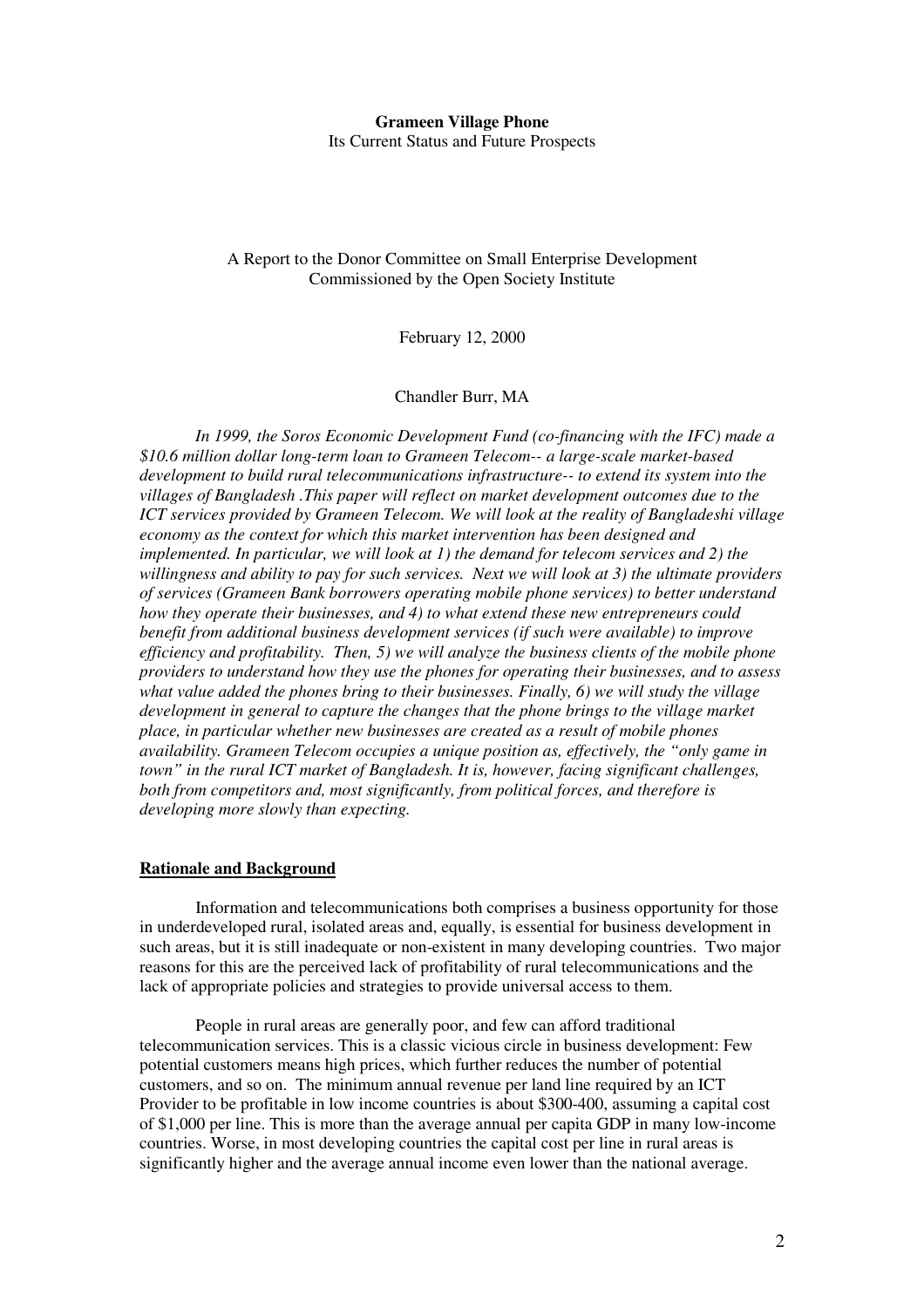Many developing countries are now in the process of creating policies to improve telecom penetration in rural areas. Such policies includes license obligations to serve rural communities (e.g. Mexico, the Philippines), subsidies by means of rural telecom development funds (e.g. Peru and Chile), variations of Build Operate and Transfer arrangements (e.g. Thailand), low-interest loans, and so on.

However in many countries one or several essential elements of such policies are still missing. In the absence of supporting policies, the increase of penetration in rural areas remains difficult. Consequently, in low-income countries, the goal of universal service, i.e. a telephone line to each household, appears to be unrealistic in the foreseeable future.

Grameen Telecom seeks to solve this situation in Bangladesh in two fundamental ways: 1) by introducing through the private sector modern technology (wireless phones) that overcomes the lack of appropriate public policy and the prohibitively high cost of traditional telecommunications infrastructure in Bangladesh, and 2) by making funds available through a Grameen Bank loan, to make it possible for the service provider to underwrite the initial costs of the investment. In this way, Grameen overcomes the two major obstacles mentioned above and breaks the vicious circle.

Grameen Telecom is, however, facing serious obstacles, obstacles common to many poor countries. Almost none of these are economic nor technological. They are, rather, political. Grameen Telecom's strategy for surmounting these obstacles suggest similar strategies for other under-developed countries and lend support to the belief that telecommunications can be effectively extended even in hostile and/or problematic political environments.

#### **The ICT Market In Bangladesh**

## *Two models: Fixed Location PCOs vs. Mobile Phone Systems*

There are two basic business models for providing universal access to telecom services in rural areas: a) fixed-location facilities and b) mobile phone systems.

Fixed location facilities: Served by (often government-controlled) traditional fixed telecom lines, the growth of tele-shops, tele-kiosks, or multipurpose tele-centers-- often called public call offices (PCOs)-- run by private entrepreneurs has usually been driven by initiatives of shop keepers and local entrepreneurs who have discovered that there is a market for such services (and who sometimes start their operations illegally). Some studies indicate that such telecenters (PCOs) are commercially attractive both for the franchisee and the telecom Provider and that they generate a considerable number of jobs (at least in densely populated areas).

Mobile Phone Systems: This alternative model is typified by the Village Phone system (see below), essentially establishing a (in this case privately-controlled) mobile phone system. Each phone is, here, also operated by a private entrepreneur tapping a demand for ICT services.

## *The Reality of the ICT market in Bangladesh: A Lack of Options*

While there are many "commercial fixed location ICT centers" in Bangladesh, there are three things to be said about them: 1) the vast majority are located in Dhaka, with very few in the rural areas, and 2) the vast majority are also illegal, simply private lines that are being used by private individuals for commercial purposes, and 3) Village Phones have thus far been intentionally installed in the same rural areas where these few centers were located.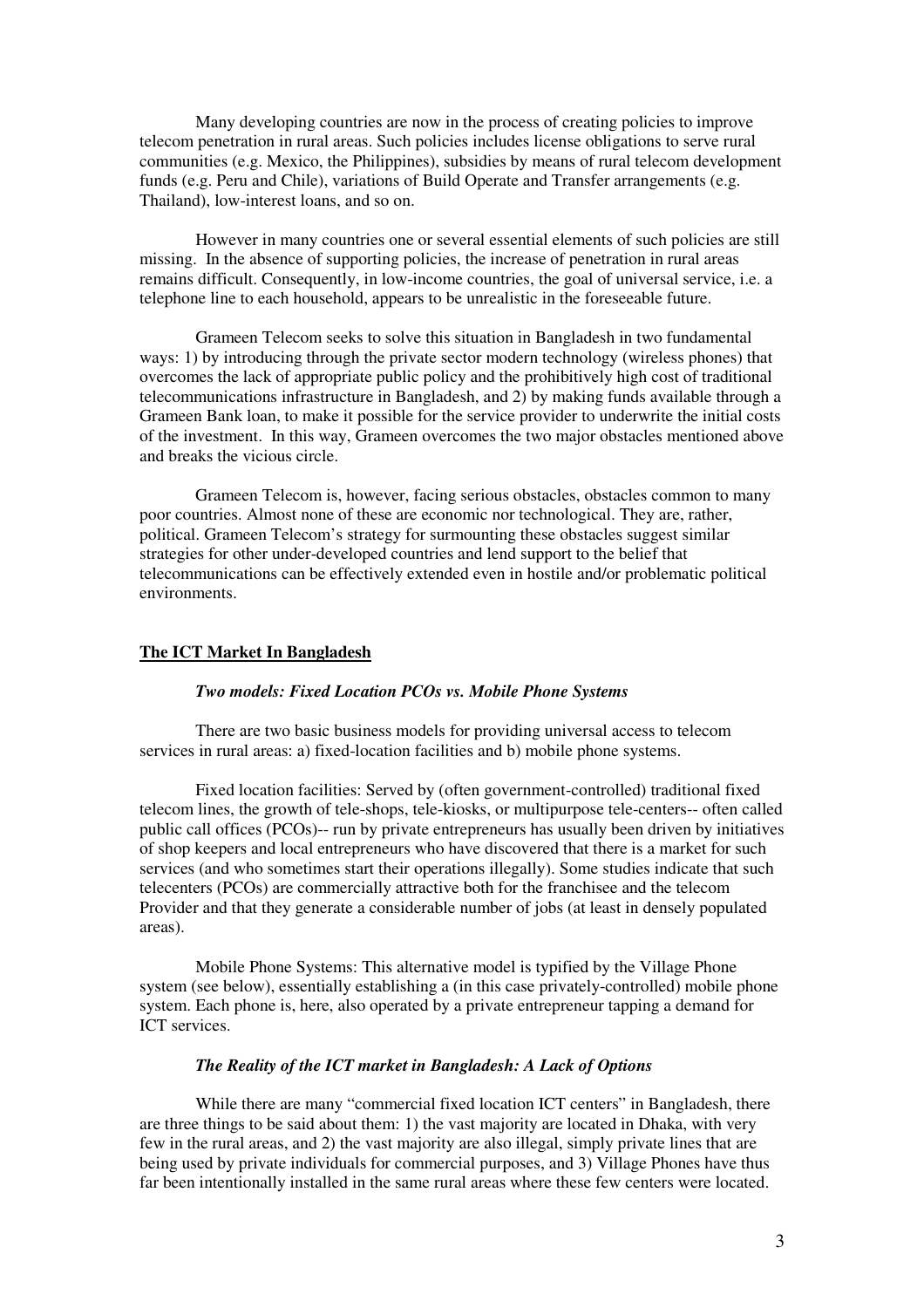Thus, Bangladesh represents a starkly skewed rural ICT market: It allows us a close look at the impact of Village Phone's mobile phone system on a *tabula rasa* ICT market landscape, but it disallows a direct comparison of such a system with fixed-line commercial calling stations.

#### **Village Phone: Origins, Structure, Strategy, Comparative Advantages**

## *Origins*

Village Phone is a relatively new idea, but it operates as an offshoot of an idea with a 23-year track record, which is Grameen Bank's microcredit program. From 1976 to 1996, Grameen Bank made \$2 billion in loans. These loans were for traditional rural economic activities: rice husking, raising goats, vegetable cultivation, irrigation, safe and familiar and low risk-- and in most cases low value added and with a low impact on stimulation of other entrepreneurial activity or the development of non-traditional small or medium businesses. Thus by 1996, there was a desire at Grameen Bank to look at riskier activity. Grameen was eager for its future loans to further more value added, diverse activities, perhaps biotech or the Internet. The people at Grameen recognized that there many possible opportunities. Wealthy developed-world companies had made tremendous investments in particular in technology and communications technology research in development, and prices were falling.

#### *Structure*

The opportunity turned up in ICT. In 1996, Bangladesh was preparing to auction off private cell phone licenses to four companies. So at the behest of Dr. Muhammad Yunus (Grameen Bank's founder) but completely independent of Grameen Bank, a *not-for*-profit private company called Grameen Telecom was created. Grameen Telecom, in turn, created a *for*-profit company called Grameen Phone, found a foreign partner, and put in a bid; Grameen Phone received one of the four licenses. Grameen Phone's total capitalization was US\$120,000,000, including around US\$50 million from IFC/CDC, and the Asian Development Bank (ADB). It also received US\$60 million in equity from the four Grameen Phone private partners. These were the Norwegian Telenor with a 51% share, Marubeni of Japan with a 9.5% share, and the American Gonophone at 4.5%. Grameen Phone's fourth partner is Grameen Telecom (with 35%), and Grameen Telecom borrowed US\$10.6 million from the Open Society Institute to set up Village Phone.

Grameen Phone launched service in urban Dhaka on March 26, 1997. It makes its profits by serving wealthier urban customers. But from the point of view of the Grameen family and its strong anti-poverty mission, the for-profit, urban-only Grameen Phone exists for only one reason: To fund, with its profits, the extension of cell phones into rural Bangladesh in order to provide entrepreneurial opportunity to Grameen Bank members through Village Phone. As Dr. Yunus puts it, "Grameen Phone is merely what we need to do Grameen Telecom's Village Phone."

Three important and interesting structural aspects of operation on the largest scale are: First, that the not-for-profit Grameen Telecom actually owns the for-profit Grameen Phone. The reason for this structure is that Grameen wants Grameen bank members- impoverished women who borrow from Grameen Bank-- to become owners of the profitmaking Grameen Phone. Second, once GP becomes profitable, GT will sell its GP shares to GB members.

Third is an understanding-- not made explicit in any legally binding contract but arrived at in the shareholders' agreement-- that after 6 years of GP operation, Telenor and GT will actually \*switch ownership positions: Grameen Telecom will sell it's 35% share to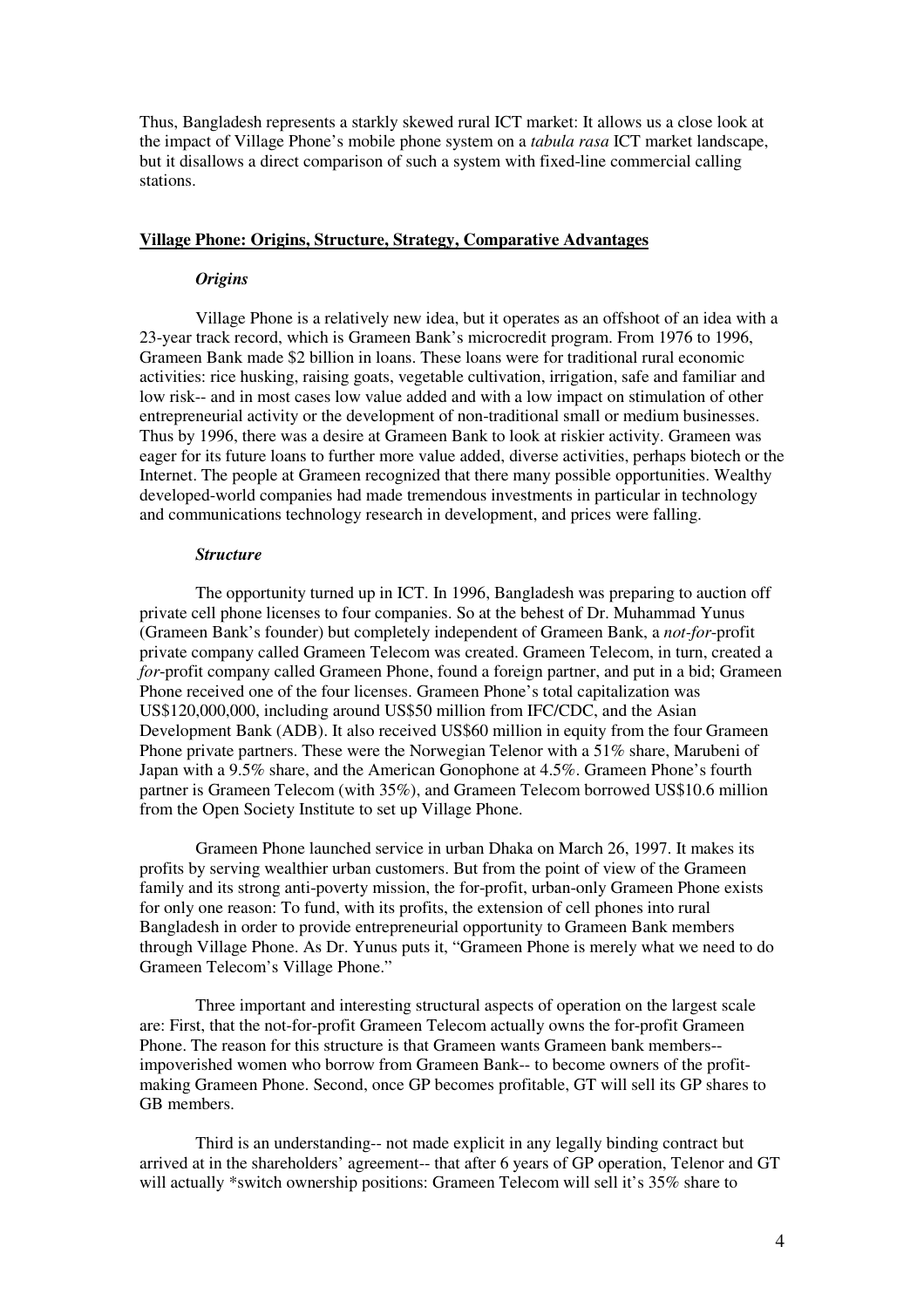Telenor and Telenor will sell its 51% share to Grameen Telecom, which will thus become the dominant partner and true manager of the system. Grameen Phone is thus an unofficial, nontraditional form of Build, Operate, and Transfer.

#### *Strategy*

Village Phone uses Grameen Phone's technology, phone lines, and administration, and it buys bulk airtime from Grameen Phone. Village Phone is essentially a way of 1) creating ICT centers in rural areas-- mostly areas unserved currently by an ICT providers-- 2) creating employment for the ICT provider, and 3) stimulating entrepreneurialism and business development in poor rural areas, although from its grandparent organization's (Grameen Bank's) perspective, the second of these is the truly important one; this paper is equally interested in the first and third.

At the moment only Grameen Bank members-- some 95% of whom are women-- are eligible for a GT Village Phone, and qualifications are according to strict criteria: at least 2 years as a Grameen Bank member, a record of on-time payments, knowledge of English digits, a centrally located house or place of business, 1 or 2 other sources of income, and access to electricity (to charge the phone). If qualified, the woman is lent the necessary capital (the phone and accessories cost an estimated \$420) at 22% interest to purchase a Grameen mobile phone on the assumption that she will repay the amount within three years. Grameen Telecom markets Village Phone only in rural areas and uses the conveniently existing network of Grameen Bank branches as its administrative quarters. There are currently around 1000 phones with about 60,000 users. Grameen Telecom's target is to install 40,000 Village Phones by that December 2002. The average income of villagers with such phone businesses is estimated to be more than \$700 per year.

#### *Market niche: Village Phone Advantages and Disadvantages*

*(A) Minimal Competition.* In 1997 when Grameen Telecom launched its rural service, the rural ICT market in Bangladesh could be said to be almost non-existent; Bangladesh had the lowest telephone density in the region and one of the lowest in the world with only .26 lines per 100 people (India: 1.0; Nepal: 0.5; Pakistan: 2.1; Sri Lanka: 1.0; Thailand: 2.5). The waiting time for a connection was and is more than 10 years, and the installation charge of US\$450 for a new line is one of the highest in the world (Pakistan US\$90, India US\$60). The 120 million Bangladeshis had only 400,000 telephone sets, of which most were in the cities and of which 100,000 were not functioning at any given moment. Penetration of a fixed-line system--and thus of fixed location facilities-- was minimal. In other words, Village Phone had little competition, and it could barely be said that "an ICT market" existed in the sense of a fixed line system.

What competition Village Phone faces comes from two other rural private telecom companies operating in rural Bangladesh, one in the north-- the Bangladesh Rural Telephone Authority (BRTA)--and one in the south-- Sheba. An interesting fact is that BRTA and Sheba should actually enjoy a cost advantage: While Village Phone uses a GSM system (the cell standard in most of Europe and Asia), BRTA and Sheba use "fixed wireless loop" systems, which are less expensive to construct. GSM towers only reach 5 kms, but wireless loop users can travel 50 kms from their towers, meaning many fewer wireless loop towers are needed to cover a country and the system is less expensive to build. Thus technologically Grameen Telecom's GSM system is in fact probably not the most cost effective way of getting universal telecommunications into these villages. But in fact Grameen Telecom currently has the business edge in rural Bangladesh and will probably keep it because these disadvantages are more than compensated for by the following two factors, neither economic.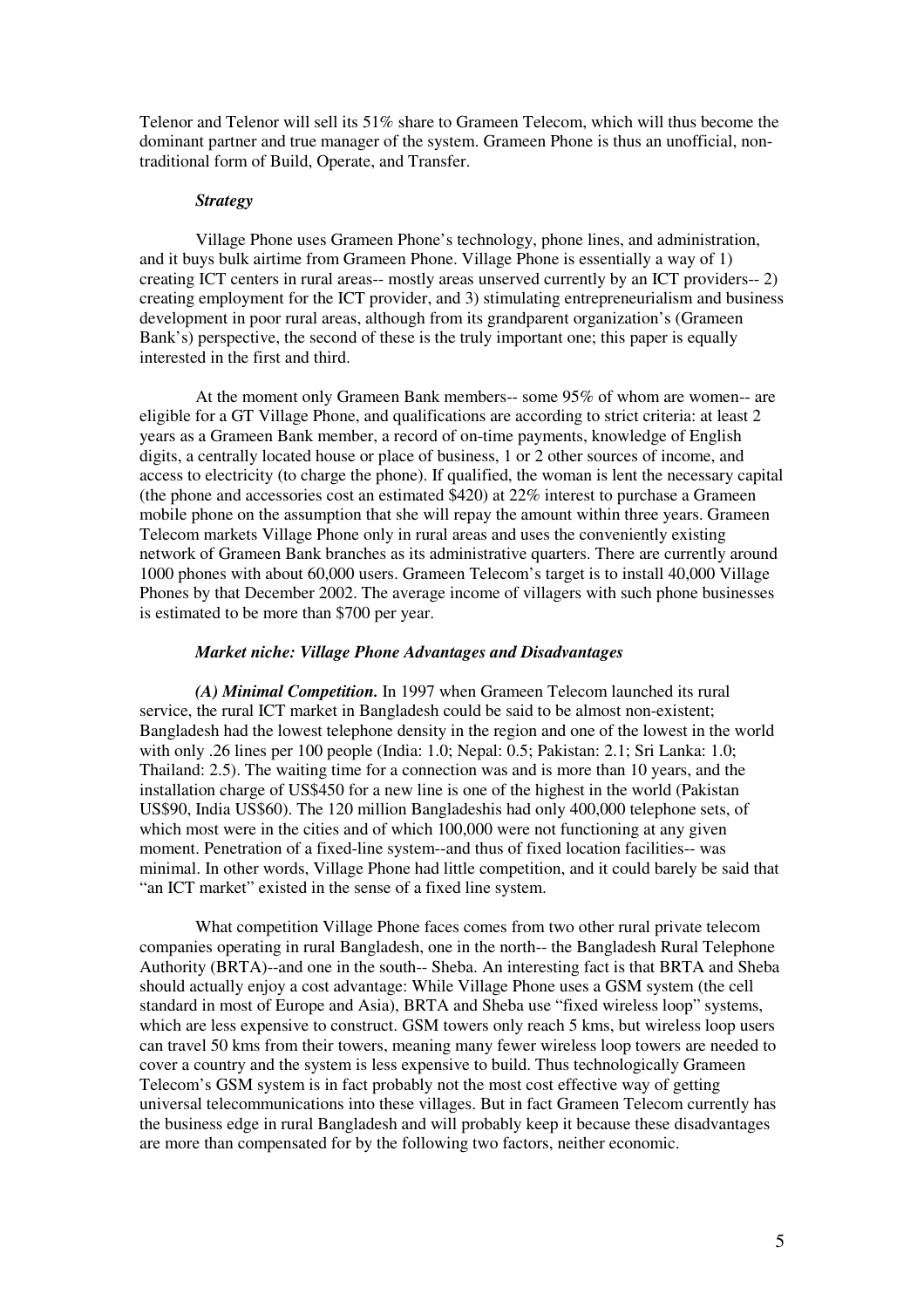*(B) Getting There First and (C) Political Advantages.* First, Grameen Telecom was the first to arrive and is already well-advanced in setting up a national system and, like Microsoft's Windows versus Apple's Mac operating system, the key factor in technology is often merely being first and biggest. This is often called "technology lock-in." The cost advantages of wireless loop are thus moot, since those systems are too far behind to catch up.

The second reason is political: BRTA and Sheba are unable to expand their systems simply because they can't get "interconnections" to BTTP (Bangladesh Telegraph and Telecom Board). BTTP's refusal is purely political (see **Obstacles Faced by Grameen Telecom In the Market** below). This means BRTA can't get connections to the fixed phone lines-- "the grid"-- mostly importantly in Dhaka, meaning that BRTA and Sheba users can only call other BRTA and Sheba phones, whereas rural users actually want to call Dhaka and overseas. In fact, BRTA has purchased several million dollars of wireless loop which they have not yet deployed simply because they can't get the interconnection. If BTTP weren't obfuscating, BRTA and Sheba might have caught up with Village Phone to fill rural telecommunications demand using fixed wireless loop technology. It is important to note that if Bangladesh were to have a good regulator, fair tariff agreements, and fair interconnection agreements between Providers, Grameen Telecom's GSM phones would probably not be the solution to rural telephony. But it is vanishingly unlikely that current Bangladeshi political forces-- corruption and inefficiency-- and the reality they create will change. So it does not matter that Grameen Telecom's position is based on a mere political reality; that reality will remain determinative.

*(D) Mobility As a Possible Future Advantage*. GSM does have one marked advantage over wireless loop: It is a true mobile cell phone system-- its towers simply pass a travelling caller on, one tower to the next-- while wireless loop towers are not "cells" and do not pass on signals, so the system is not truly mobile (or at least it is only mobile in the 50 km around the phone's tower). But most rural telecommunications users' primary interest is not mobility; it is price. In other countries, people in rural areas using wireless loop because they don't care about mobility but about price. Oddly, Village Phone does not currently take advantage of this advantage. The ability to travel significant distances with the phone is neither used by Village Phone Providers in running their ICT businesses-- currently, VP Operators tend to operate as if they were fixed-line providers, staying in one spot and asking customers to come to them-- nor is it a product heavily marketed by these Providers to their customers.

Mobility may *become* a significant advantage in the future. If rural Consumers do not currently take advantage of this capacity, one can imagine the creation of market demand for it-- and only Village Phone is in a position to exploit it. It is to be seen what sort of expansion and new ICT products Providers can create through exploitation of this aspect of their technology.

(*E) Profit transfers and rate-subsidization.* Village Phone has an advantage over BRTA and Sheba in the profits Grameen Telecom transfers from its urban (Grameen Phone) to its rural (Village Phone) systems. Also, while the Village Phone Provider charges her callers the market retail rate-- say, 6 taka per minute-- she herself only pays GT a rate discounted by 50%, thus keeping 3 taka per minute for herself (NB: she pays 4.6 taka for the first minute). Neither of these are government subsidies. They are the choices of a private financial system, the former a transfer among profits from more profitable sectors of the company to less profitable sectors, the latter a means of bolstering the Operators to ensure both that she stays afloat and that she can repay the Village Phone "financing company" (Grameen Bank)-- which is to say:

*(F) Grameen Bank's Collection Channels and Financing.* One of the biggest financial difficulties a developing-world rural ICT company faces is simply the collection of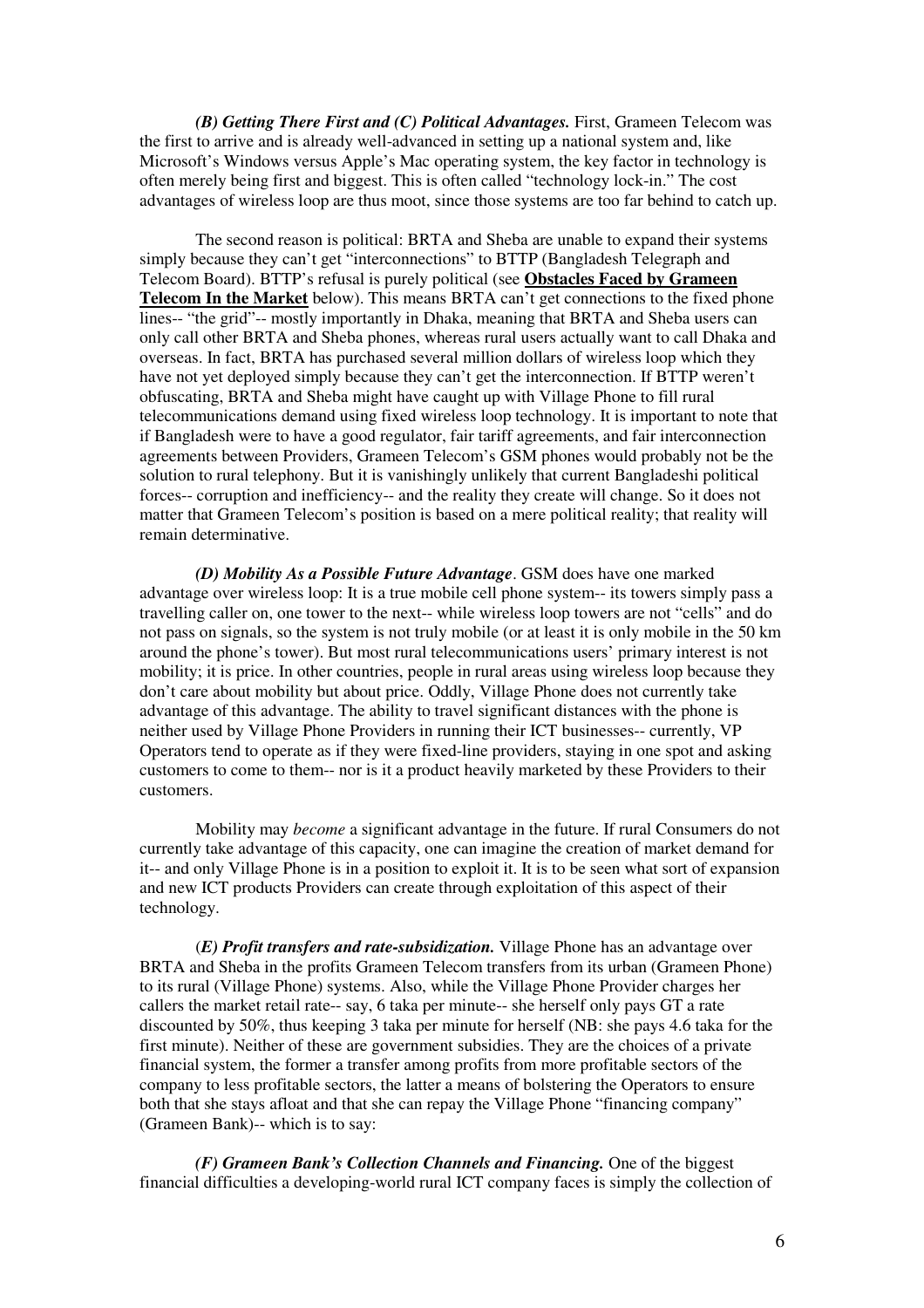fees. Village Phone, by using Grameen Bank's trusted and efficient 20-year-old collection system, obtains an immense advantage over BRTA and Sheba. And it is also obviously an immense advantage to have financing for your potential customers provided by Grameen Bank, which is both efficient and not corrupt. To create the equivalent advantage, Sheba (for example) would have to create its own bank or financing company, which General Motors, for example, did to increase sales of GM cars.

Last, Grameen Telecom people simply have an excellent reputation for business aggressiveness, inventiveness, and a habit of constantly looking for new solutions.

## **Mobile Phone Service Providers as Agents of Rural Business Development**

Provision of information and communications technologies (ICT) facilities is both a goal in itself-- the generation of economic activity by the phone Providers, many of whom earn more than double the national per capita income-- and a means to local economic development of rural communities by helping entrepreneurs to establish businesses, service clients, and receive business services. In this way, it doubly serves Grameen's purpose of creating value-added economic activity. Due to the importance of telecommunication services in today's world, ICT is very likely to have a real and wide impact on social and economic development in rural and remote areas. Anecdotal evidence already shows changes in attitudes and behaviors of rural entrepreneurs, changes in social relations between men and women, and changes in ways people do business.

## *Financing Constraints on Establishing ICT Service*

Village Phone Operators receive loans which allow them to purchase their phones and launch their businesses, enabling them to enter a profitable market niche that would otherwise be closed to them. Is there a financing constraint on the establishment of ICT businesses that are then used for BDS? Village Phone Providers have relied virtually universally on these loans, and thus the financing constraint at the supplier level seems indeed to be significant, making a financing component-- here provided by Grameen Bank-- crucial. A question for any organization interested in replicating this model would be the possibility of creating a financing system to enable potential Providers to enter the ICT market.

## *New Rural Entrepreneurs: Telecom Service Providers*

There is no typical Village Phone Provider. Each Provider enters her Village Phone business with a different level of education, a different standing in her community, a different entrepreneurial temperament, a different previous level of access to business services and information, and a different family structure-- husband, children, and close relatives-- all of which have a significant impact on how she will conduct her business.

Fees are ultimately decided by the Providers and the market; Grameen Telecom gives Providers a price list, but they are free to charge what they like. If GT finds that a phone Provider is charging higher than market rates, they might put another phone Provider in this area and allow them to compete. Quality of service and fairness of fees is reinforced by cultural norms and the fact that the Provider forms an intimate part of the village community. As Dr. Yunus describes it: "The telephone Provider is a member of the community, so the fees she charges will be fine-tuned to the situation of the caller and the context of the village. She receives a call from a son in New York to his mother in the village, and it is good news, so she charges more than usual. Or perhaps she gets a tip. She receives a message of bad news from a father in Saudi Arabia, so she charges less than normal. For a death, she will frequently not charge the recipient anything and she'll cry along with everyone else."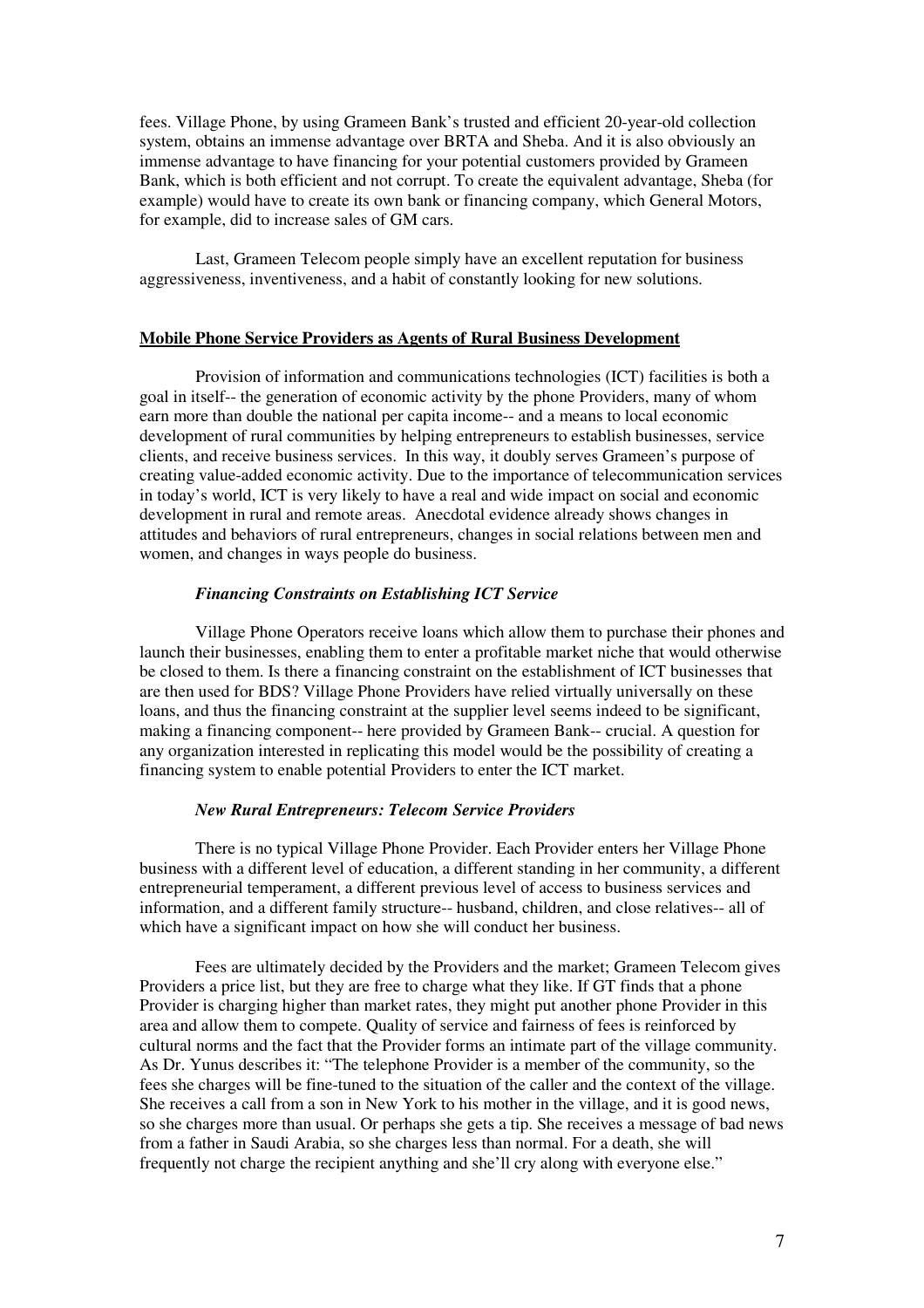Case studies from the field (see Appendix #1) evidence the facilitation and support that ICT lends to rural economic activity and business development.

In addition, the Grameen Telecom/Grameen Bank case provides evidence that ICT run by individual rural Providers and furnished through microlending is viable and successful. The burden imposed on Providers by the need to pay back ICT-initiating and developing loans appears easily supportable. Providers #1 and #4 paid off their loans with evident ease and Providers #2 and #5 merely voiced a desire for another loan so as to expand their commercial ICT capabilities.

#### **Demand for ICT in Rural Areas**

#### *Is there a demand for ICT in rural and remote areas?*

Grameen Phone is an example of developing a new service for a practically nonexistent market in which demand and willingness to pay arise with the users learning about the new service. Demand is an iterative process where the various user groups, as they learn how to use the tool (mobile phone) and about existing relevant information, gradually discover what they can do with this tool and how they can benefit from the service. This process also creates content that meets the needs of the various user groups and the adaptation of relevant existing information and learning resources to the conditions of people in rural and remote areas.

Initial concerns over the economic viability of the Village Phone project were many. They ranged from fears of too few customers (the inability or unwillingness to pay for ICT services, coupled with a near-total lack of knowledge of the personal or professional benefits of ICT-obtained information, and the lack of business demand) to fears of too many (the introduction of ICT services would spark levels of demand that would outstrip the ability of the fragile ICT system to accommodate). In fact, demand has outstripped projections in the villages, but at the same time this demand has overwhelmed neither the technical capabilities of the system nor the service capabilities of the phone Providers. As GP was adding upperclass users in the capitol, GT was able to add phones in villages.

## *ICT Consumers*

Likewise, there is no typical consumer of ICT services; rural residents gradually discover business uses for ICT and become users due to any number of entrepreneurial needs. Several special-use increases in usage have also been observed, such as during the extreme floods of 1998, when Village Phone usage in the flood-affected areas doubled due to coordination of flood relief efforts. (Consumer case studies are found in Appendix 2.)

In a June 1999 study funded by Bonn University's Center for Development Research entitled "Village Pay Phones and Poverty Reduction," the author, Abdul Bayes, and his team questioned 50 phone Providers in 50 villages and over 350 phone users and reach two basic conclusions: "First, pursuance of pragmatic policies can turn telephones into production goods, especially through lowering transaction costs, and second, the services originating from telephones in villages are likely to deliver significant benefits to the poor."

The study demonstrates that ICT is crucial to the development of economic activity. In particular the telephone, notes Bayes, "is often considered a consumer item for the relatively wealthy, rather than a production input of the poor." In fact, the German-sponsored study found the opposite: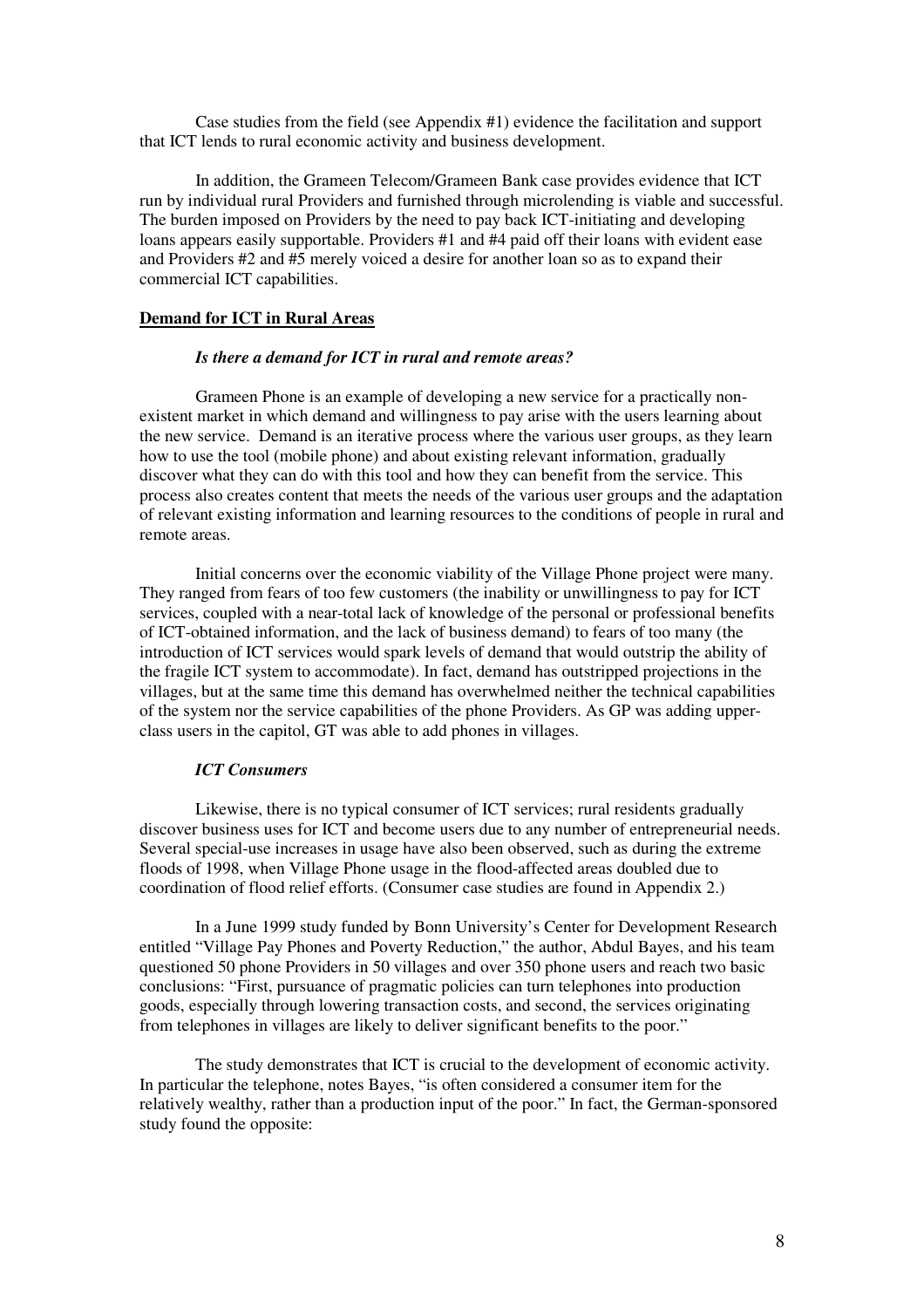1) About 25% of the total calls were made by "poor" people (poor was defined as someone who consumes less than the norm of 2120 calories/day). 75% of the calls were by the nonpoor.

2) The purpose of the calls: 40%-- the largest number-- were for economic reasons. Interestingly, the poor made \*more economic calls than the non-poor.

3) The fact that villagers can now speak directly with Abu Dhabi and Riyadh means that relatives working abroad are now more likely to send currency home because they are more certain that it will arrive.

4) The study also calculated the increase in consumer surplus brought by ICT. The consumer surplus is simply the difference between what the cost of communication used to be and what it is now with ICT. That difference is enormous. And for the poor, the consumer surplus is even greater than for the non-poor. When villages with phones were compared to villages without, eggs sold for higher prices, the cost of information was much lower (17 taka versus 72 taka), the prices for chickens and ducks was higher while poultry feed was lower, diesel prices were more stable and there was less spoilage of perishable products due to more precise shipment arrivals.

Maybe one of the most telling questions the study asked was: "How would you meet the purposes of the current calls had there been no Village Phone in your village?" It turns out that the most frequently cited alternative was personally going-- or hiring someone to go-- to the place concerned. The cost of this was almost inevitably higher. And the \*distribution of this cost is significant: the poor would have incurred a greater cost for completing this communication than the non-poor. In other words, wrote Bayes, "the absence of the Village Phones would inflict relatively more transaction costs for communications on the poor."

## **Product Development and Commercialization**

How does the ICT provider introduce their product to rural inhabitants? While the urban Grameen Phone relies on traditional methods of marketing to and educating the consumer-- the traditional media plus aggressive street advertising-- Grameen Telecom adapts itself to a media-poor, literacy-poor rural setting and relies primarily on social transmission of information through traditional channels. Provider #3 "My husband has a chicken farm, so people come to buy chickens, and my husband tells them all about it." Some use the new channels of economic activity that the phones carve into rural life; some Consumers tell those with whom they do business the source of their business information.

Phone Providers do engage in some traditional product development and commercialization, from business cards to printed ads handed out to customers or put on walls and trees. Says Provider #1 "I learned about the phone because my husband saw a Bangla-language ad in the local paper about it, and so  $\overline{I}$  went to Grameen Bank and asked about it." Provider #3 says "I've put up signs in the village." And virtually every Grameen Phone house has a sign outside with the Grameen logo (a small green and red house) and an explanation of the phone services.

There is, equally, little evidence of mobile-phone providers becoming more competitive/ profitable through offering value-added services or complementary activities such as selling sodas or food to customers awaiting use of the phone. And it should be noted that value-added ICT products-- such as the fax and cable services which Providers are increasingly interested in offering (see Appendix #1)-- as well as the antennae which many Providers are installing in order to better their reception may further reduce mobility of the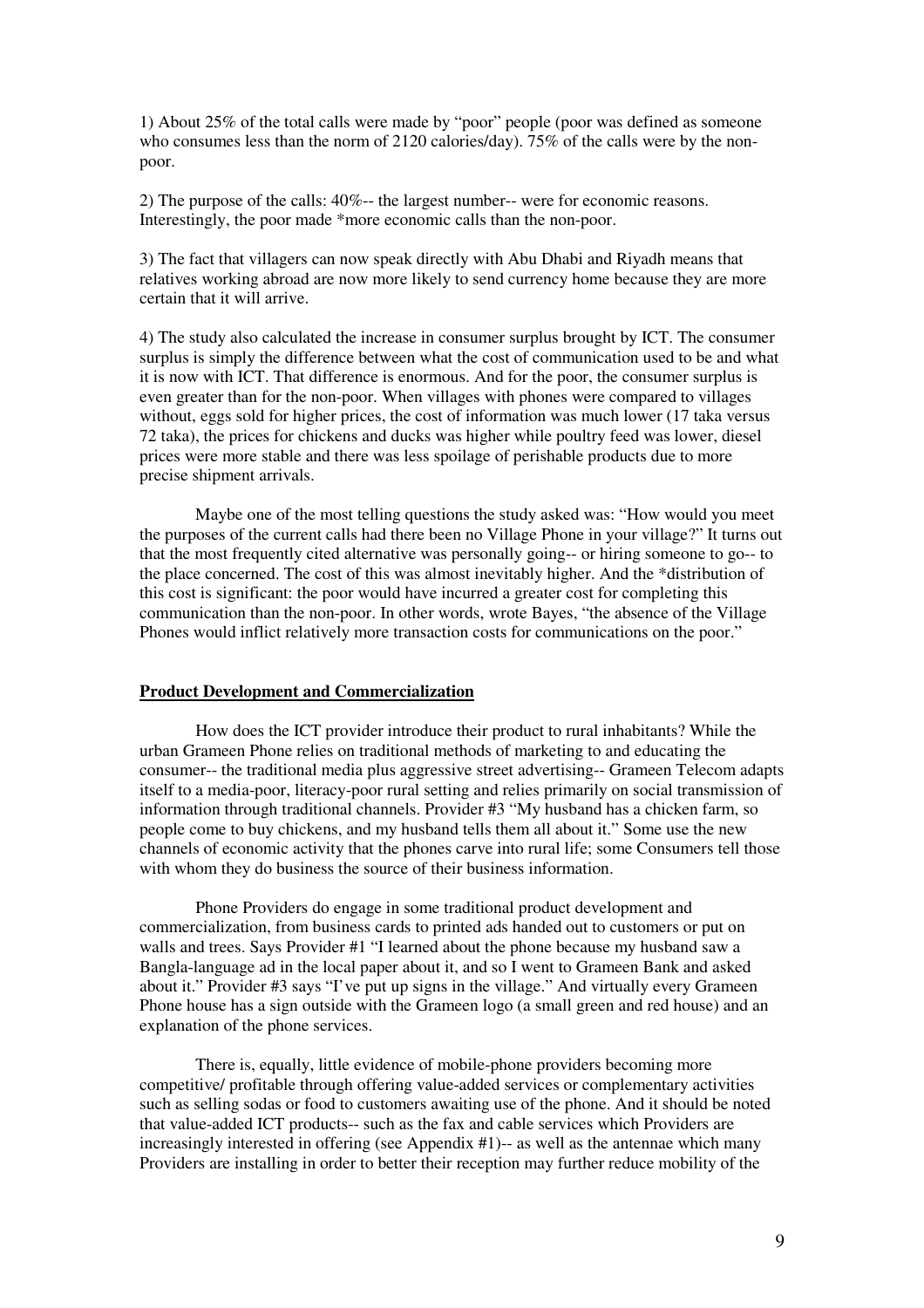phone unit itself unless a technological solution can be found, i.e., a line that can be directed to the handset at one moment and the fax machine at another, as necessary.

#### **Economic Impact: ICT as Business Development Facilitator**

There is clear evidence that ICT-- specifically, the Grameen Telecom system- facilitates increased economic activity that can be assigned to neither Provider nor Consumer specifically but rather to the rural economy overall. A recent study funded by CIDA (Canadian International Development Agency), which was interested in seeing if there were elements of the Village Phone program that could be replicated in other countries with a view toward poverty reduction, asked what people were using the phone for. (When the German study was done, merely two years ago, the only Village Phones that existed were in the periurban areas around Dhaka, whereas they had greatly expanded geographically during the Canadian study; therefore, uses for the phones might be assumed to be different.)

The methodology was to ask customers the use of the last call they had made. The Canadian study categorized the uses of the Village Phone differently from the German study, but it may simply be a different way of saying the same thing. It became clear in the Canadian study that particularly in villages where family members are working outside the village- either elsewhere in Bangladesh or in another country-- one of the primary uses was for remittance payments from relatives working overseas or in Dhaka; about 40% of calls from the phones are used to facilitate remittance payments. The kind of direct economic uses that the German study noticed the Canadian study only found in approximately 5% of calls. But there are three points here:

First, the Canadian study categorized the remaining as "social calls," "business calls," and arranging for visas, and business calls includes arranging for trade and transport for products and getting information on market prices, which certainly incorporates economic and business development activity.

Second-- and interestingly-- one has to look at the economic role of these remittances. "The primary activity of the phones is around remittances, and remittances are the primary means of alleviating poverty," says Dr. Don Richardson of the Canadian study, which means buying food, fixing houses, and so on. But in fact, he says, there is pretty good evidence that remittances are being \*invested in productive economic activity, such as the purchasing of livestock or agricultural production resources. The people called are family members, which can lead a researcher to categorize the call as "social," but the nature of the activity generated can be-- and evidence says that it is-- purely economic/business.

Third, the Canadian study found that calls concerning remittance payments constituted, in a sense, a banking system: They help substantively both in facilitating the safe transfer of the remittance money (in what is, generally, a very untrustworthy and difficult process) and in ensuring they transmit a higher final value to the recipient. Remittances are typically sent as cash with friends. Typically the phone call is made from the Gulf States to the village telling when the payment will arrive, with whom, and in what amount. When the cash arrives, the phones are then used to call Dhaka for information on currency exchange so that the money can be converted at an accurate and profitable exchange rate. The phone is thus not an emotional "social" panacea; it is a substantive facilitator of the money remittance and exchange process crucial to the rural economy. Villagers are thus willing to pay significant amounts of money for this service.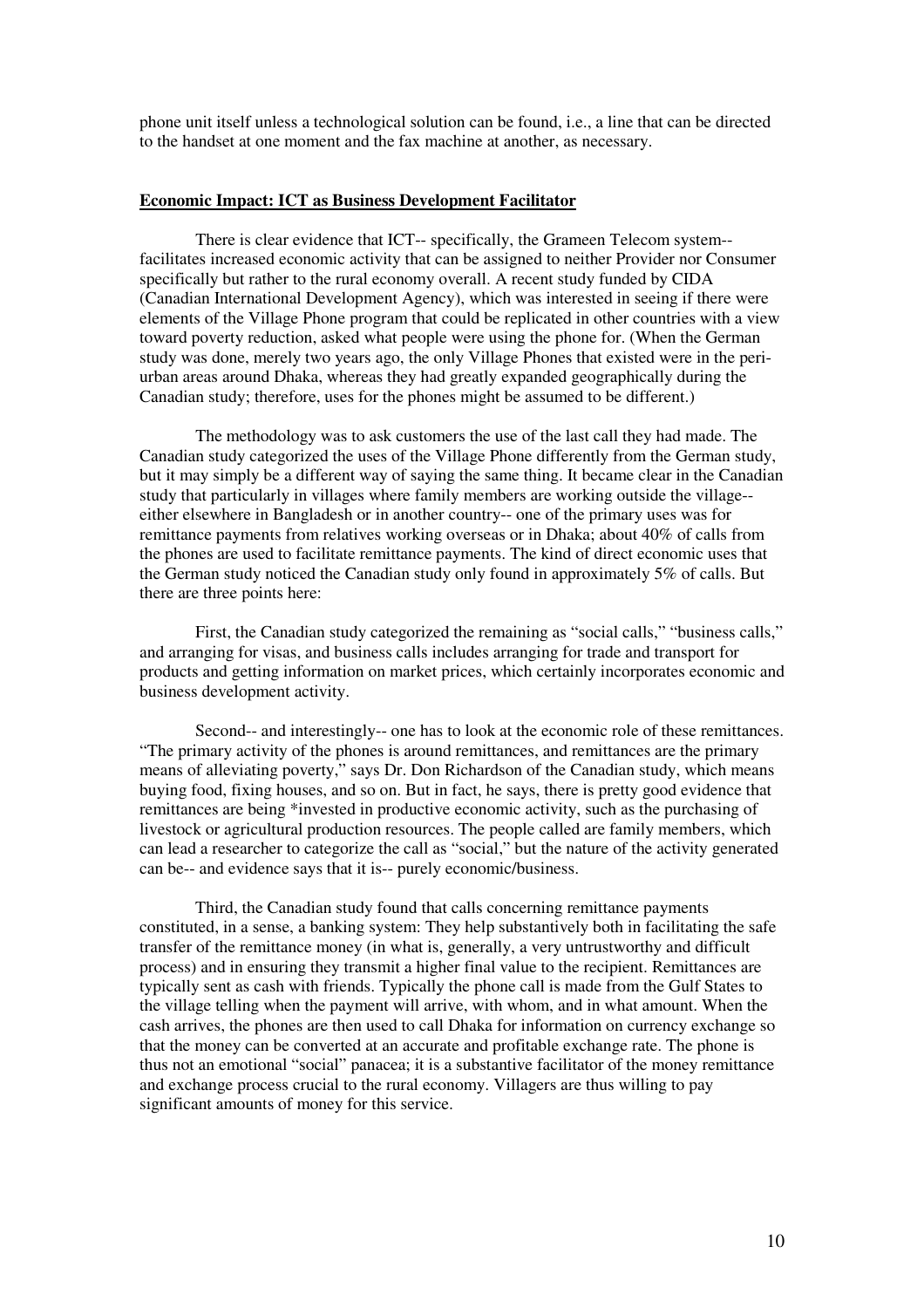#### **Impact: Village Life and Society**

Any large scale program like Grameen Telecom's Village Phones will bring changes to the village economy and village life in general. The boundaries of the local village market expand, access to ICT reduces isolation and fragmentation of local village economies, and new businesses are started as a result of this. Abdul Bayes found that Village Phones "have perceptible and positive effects on the empowerment and social status of phone-leasing women and their households. For villagers in general, phones offer additional non-economic benefits such as improved law enforcement, more rapid and effective communications during disasters, stronger kinship bonding, etc. GB's style of managing communications can help significantly to expand access to this vital information input for all segments of the population, reduce inequality, and thus enhance the broad-based, pro-poor orientation of rural development activities."

## *Impact on Women: Raising Women's Status*

Possession of a phone by an impoverished, low-status female often confers strong higher-status on her and reverses her standing in the social hierarchy.

It should be added that telephone Providers are a self-selected group; the former poorest of the poor, most demonstrate a marked degree of intelligence, tenacity, diligence, and risk acceptance, and many have, in one decade, raised themselves from poverty and illiteracy (many have learned to read and write).

The phones also have an impact on raising the status of women in general. The Grameen Bank groups often function as a context in which women discuss aspects of their society. Provider #2's group meets for one hour each week to discuss loan issues and business ideas. One of the factors they discuss-- because it has great economic importance-- is the question of dowry, whereby when a girl or woman is married, her family is expected to supply a dowry to her husband. "We don't like it," she says. I hate dowry. I have one daughter, Samoon. I am not going to have more children. When she gets married, if I give her something for the wedding it will be because I want to make her happy; it will not be a precondition to the marriage negotiation."

Provider #1's and Provider #3's husbands sat next to them as they were interviewed for this paper and expressed enthusiastic support for their wives' participation in the Village Phone program. In some more conservative parts of Bangladesh such as Bramun Baria, fundamentalists have created problems for phone Providers, and generally when there is opposition it comes from the husband and the husband's family. The income from the phone meant that frequently the woman was helping her husband rather than the reverse, which was felt by some to be odd. But this is changing.

The German study made several findings regarding the impact of the phone as a specific business and the presence of ICT in general. Although they were expressed in terms of the social status of women, almost all of these bore an economic dimension.

1) 60% of users were male, 40% female, which was surprising to the authors who had thought that women would constitute many fewer users.

2) Women can now know about markets in Dhaka because they are there, next to the phone user, listening to the conversation or receiving information that they must then transmit to a recipient. The study found that many women came to have a sophisticated functional knowledge of currency markets-- what the dollar is trading for, or the Saudi real, or the Japanese yen-- and also medical knowledge, since they often transmitted information to and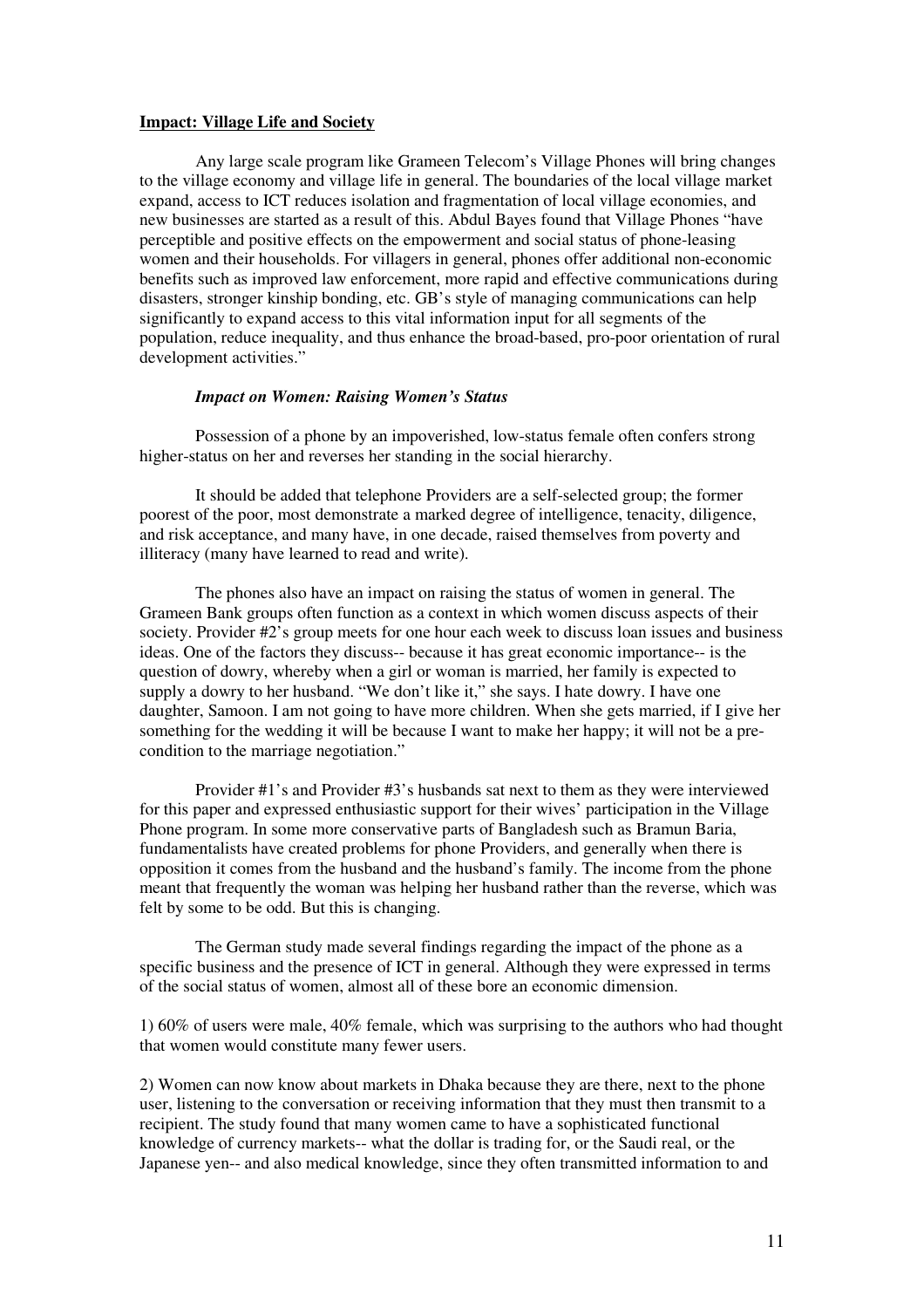from hospitals. They were, in other words, no longer cut off from the rest of the world and are now more empowered.

3) Women were, also, freer physically. Mobile phones made them mobile. Women who used to stay at home were obligated by their business to travel to deliver messages, take transport, deal with money.

4) The net income from the phones, the study found, was on average 300 taka/week. In fact, they found that the average income of a certain number of women before having the phones was generally the same, but even these women preferred the mobile phones because there were fewer economic risks and less tiresome activity than other activities, such as agriculture and livestock, the women received more information, and they had more social power: houses in Bangladesh are often identified by an image-- a mosque, a palm tree-- and these women's houses were now identified with a phone, or even by the name of the woman who operated it, which has great implications for lifting her social status. "The elites," notes Bayes, "to whom she used to be a servant now come to her house to make phone calls." But the study found little or no jealousy or resentment based on this social shift. Generally people were happy to have access. Part of this is because the women's rise in social status is not sudden; she was introduced to Grameen several years ago, got her first loans from Grameen Bank, rose gradually by earning larger amounts of money and paying back loans, and finally was eligible to take out a loan for a phone. "She used to cook for the elites; now, she is invited by them."

## *Impact on Men*

But the phone's impact on changing the social structure is not limited to women. Provider #6 (see Appendix #1), a man, notes "My social status has changed. It's gone up. The villagers feel more confidence in me and respect me now." And Provider #8 (Appendix #1), also a man, comments "People are a bit more respectful to me because they're getting a service from me."

## *Problems in Changing the Social Structure: Strains and Future Expectations*

The Village Phone program is not without problems. Provider #8 reported that his possession of the phone has sparked a certain amount of resentment: "A few people have been jealous. They've said 'We will not use your phone, we will buy our own.'" However, other Providers report the opposite; Provider # 5, a woman, reports "Nobody in my village is jealous of my phone. Everyone is happy that I have the phone because they're getting service from it."

Nor does the phone by itself eliminate gender discrimination. One of the major findings of the Canadian study concerned gender: It found that where the phone is operated by a woman-- typically in her home-- generally approximately 50% of the users are women. However, where it is operated by a man-- typically in a village market or a shop-- the number of women users drops to near 0%. "For us," says the study's Don Richardson, "what this means in terms of universal access to telecommunications is that you have to look at who owns the phone and where they operate it from. We need to ask how can we make sure the phone is accessible to all members of the village."

And the positive social effects may not last-- or at least, in a changing market, they may not last for current Providers. One central concern to Grameen Telecom is the future use of the phones and the future income to each phone Provider. Masud Isa, acting Director of Grameen Telecom: "We are closely monitoring the trends of income, given the rise in the number of mobile phones in rural areas. We believe there are two balancing aspects to this trend. The first is that the income of our Providers will necessarily decline as more Providers, both Grameen Telecom and others, enter markets. Competition will force down the prices that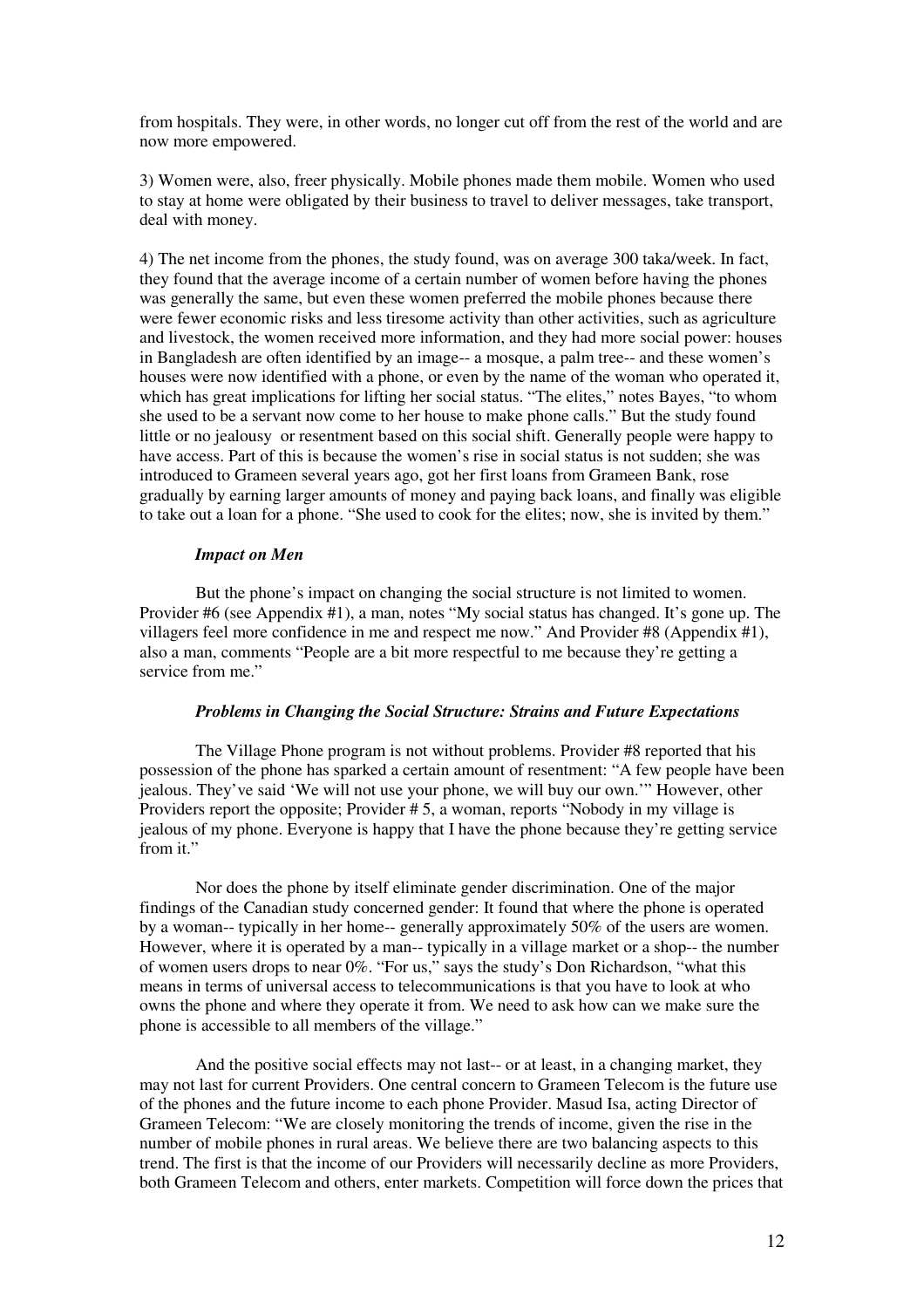phone Providers are able to charge, and the growing number of phones will lower the number of potential clients for each phone Provider.

"On the other hand, we believe the longer mobile phones are available in rural areas, the more they will become part of life, and so people will use them with increasing frequency, counterbalancing the downward trend. There is second factor relevant to the future health of Grameen Telecom as a whole, and that is the fact that there are still large areas of rural Bangladesh where there are neither fixed line phones nor mobile phones. Thus, the market potential for growth is still high. And a third factor militating toward increased use of Grameen Telecom phones is that they increase economic activity, which in turn feeds back by increasing further demand for the phones. We have seen in India that the presence of mobile phones in rural areas has raised business activity by 30%. We expect to experience similar effects in Bangladesh. The increase in business creates an increase in demand for the phones."

In one village, the phone Provider was asked by a Grameen Telecom official what he would do when other villagers obtained mobile phones and the demand for his service dipped. "Oh," he replied, "that will not happen." The Grameen official turned away smiling: "He simply won't think about that right now," he commented quietly.

## **Obstacles Faced by Grameen Telecom In the Market**

Grameen Telecom is absolutely clear that it-- like its two rural Provider competitors, BRTA and Sheba-- faces three technical barriers to expansion. It needs 1) interconnection with the fixed line grid, 2) the legal right to use its fiber optic system to transmit voice as well as fax data, and 3) greater access to the international gateway for international calls.

But these technical barriers are, in fact, purely political in nature. Technologically, interconnection can be achieved if only BTTP would agree. The government's claim is that technological problems prohibit them from allowing interconnection. This is apparently merely obfuscation. In fact, the government was operating the fixed-line system so inefficiently and the system was so outmoded that Grameen Phone offered to buy them an entire new switching system. The government declined.

Why? Corruption. On the surface, BTTP appears to be a government entity, but the likelihood is that the fixed-line system it controls is being run by a group of BTTP officials as a source of private revenue. From a pure economics point, BTTP's opening the system to cell phone systems would be good for the government. True, fewer calls would be made from fixed lines and the VAT on those calls would thus fall, shrinking the government's revenue from monopoly power would shrink. But there would be an even greater rise in taxes flowing to the government from increased usage.

What is the problem? Most probably it is that these taxes would flow to other government entities, not to BTTP and the officials who control it. Grameen Phone's annual report details this quite frankly. Alex Counts, the head of the Grameen Foundation, notes: "The government is throwing up obstacles because its sources of income, both legal and illegal, are threatened: To get a working fixed line phone in Bangladesh, a process that requires a lengthy period of time, potential users must pay at least \$500 officially to the government and at least as much again unofficially to the controlling officials. Often, personal contacts within the government are necessary as well. Naturally, this constitutes an important income source for those officials in charge of governing the telecommunications of the country. Grameen Phone threatens that income source; a potential user can simply walk into a Grameen Phone office and walk out in half an hour with a phone that functions."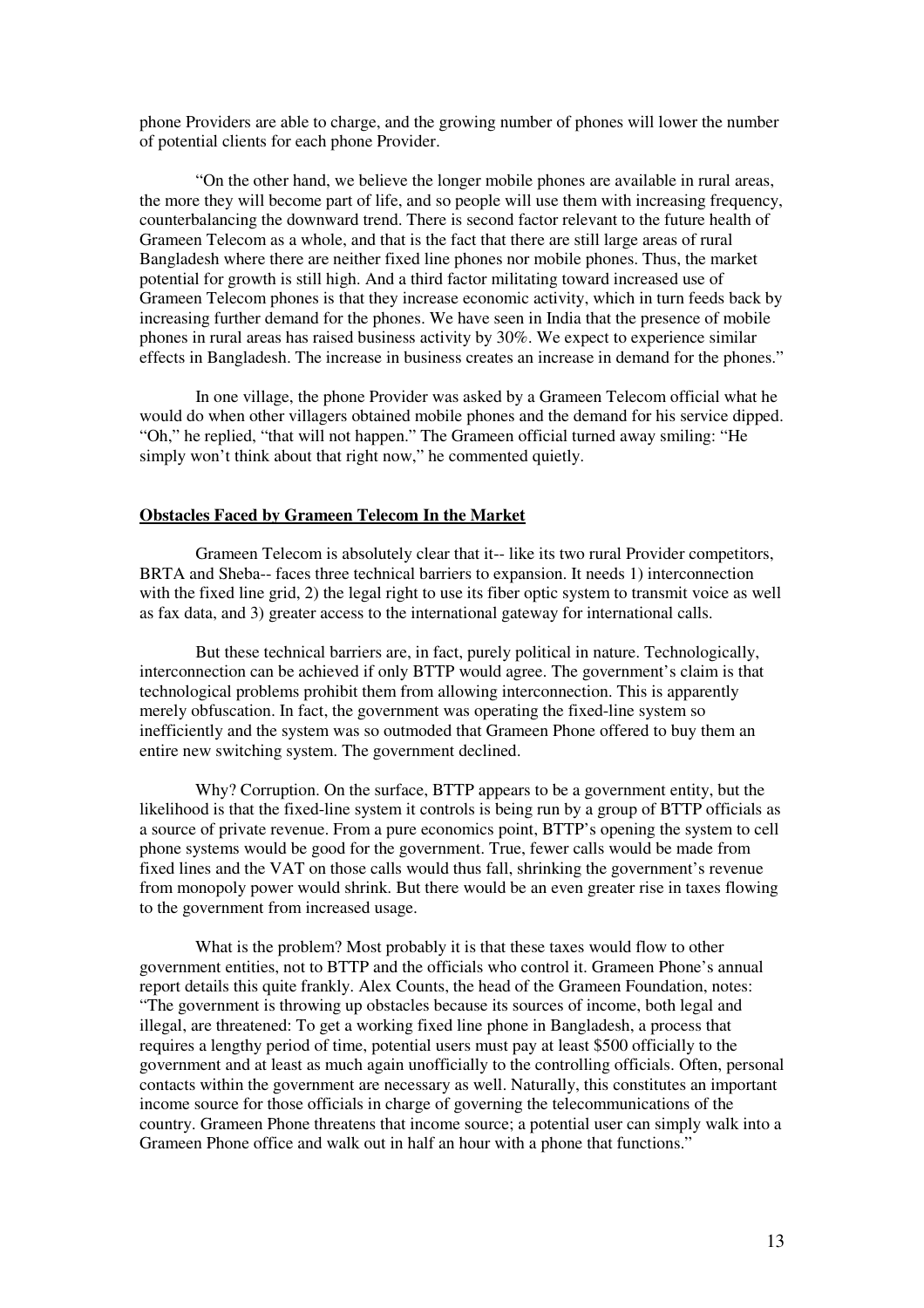The solution may be ingenious-- and all but self-fulfilling. There is now a race for territory between Grameen Telecom and its two wireless loop competitors, and so Grameen Telecom is filling in the areas of Bangladesh that it does not yet serve, just as are BRTA and Sheba. (The Canadian study's Richardson predicts GT may form an alliance with other cell companies, or at least with BRTA.) It is this race, and the expansion of the other mobile systems, that promises to solve the political BTTP interconnection problem, and it will solve the problem by obviating it: What appears to be happening now is that the cell phone Providers are actually becoming the de facto grid, because they will soon have more phones than the fixed line system. In other words, the cell phone providers are using BTTP's own recalcitrance-- its attempt to guard its monopoly power-- against it. BTTP only has 400,000 lines, and it is uncertain how many of those work; the cell phone Providers, by contrast, are establishing a network whose wireless lines will exceed BTTP's fixed lines probably sometime during 2000. This will reverse the current balance of political power: Soon, if a user wants to phone someone and she is on a BTTP line and not connected to the cell phones, she will be more disadvantaged-- and more frustrated-- than the cell user.

This could finally force BTTP to come to the cell phone Providers and accede on the interconnection issue. The private Providers are well-capitalized; they can afford to wait. So the cell phone Providers are both competing \*and cooperating because a caller can interconnect between any two cell phones on any system without BTTP's blessing; Grameen Telecom can connect to Sheba, and Sheba to City Cell (an urban provider like Grameen Phone), and City Cell to Aktel and so on. The strategy they have now is collectively to force BTTP to the table.

## **Conclusions: New Questions and Implications for Donors**

Access to ICT is having a revolutionizing effect on business development and entrepreneurial activity in rural Bangladesh. In other countries as well, such as the Philippines, the same results are reporter; in her paper using case studies from there, Alexandra Overy Miehlbradt reports "MSEs report that cellphone ownership has increased their profits. Fifty seven percent of said that cellphone use has definitely increased their profits. Another 28% think it has probably increased their profits. Only 3% think that cellphone use has not increased their profits."

Muhammad Yunus has observed of the idea of providing telecommunications to the rural poor: "Cynics and critics of our ambitious project claim that high-tech will be wasted on the stone-age existence of most of our borrowers. The truth is, we are finding out quite the opposite. Without the benefit of a telephone, our villagers were wasting a lot of time, money, and effort getting messages to dispersed family members. If they needed to tell a brother or daughter living in Dhaka to come home, that their mother was gravely ill, or that there was to be a birth of a wedding in the family, they needed to send a messenger in person! That messenger had to stop working or studying and take a bus, rickshaw, or train, and the message might literally take days to reach its destination. So the cost of not having access to a phone was obviously quite high."

Demand is present and growing, as is social acceptance of the change in social norms-- particularly the place of women-- created by the spread of ICT, particularly as implemented by Grameen.

The question, thus, is which model of spreading ICT to rural areas should be used and which way to best provide it. The expansion of the traditional fixed line into as-yet "unwired" rural areas of developing countries such as Bangladesh has been clearly obviated by technology; often plagued by inefficient public ownership and corruption, the experience of Grameen Telecom in Bangladesh indicates that privately owned wireless communication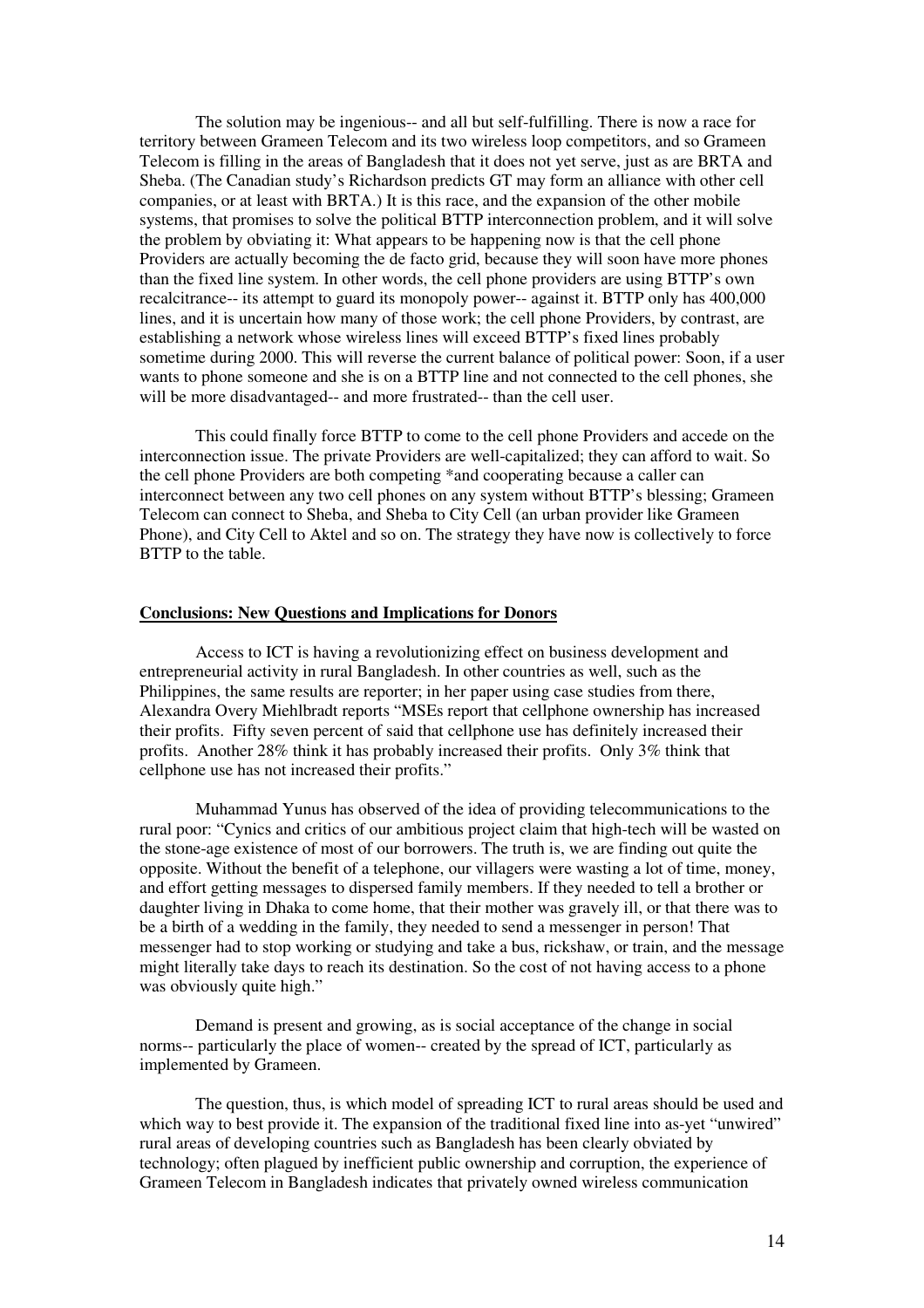systems can deliver telecommunications to impoverished rural areas efficiently and profitably. Although for reasons explained above a direct comparison of fixed location facilities using traditional fixed lines with mobile phone ICT services in the telecommunications market is not possible in this context, mobile systems currently appear to be cost effective and to provide political practicality.

#### *Implications for Donors*

Several lessons seem clear in seeking to replicate Village Phone:

1) Unless mobility proves to be of greater importance to Village Phone Operators in the future, less expensive wireless loop systems should be favored over GSM in other countries.

2) Donors should not be providing subsidies or grants to private concerns; the appropriate role would be as investors, providing seed and/or major capital to create private market-driven systems.

3) Grameen Telecom is an excellent illustration of the fact that all nations do not have to go through all of the same technological "phases." Rural Bangladesh and other such countries can simply skip old 19th and 20th century fixed line technology that the developed world went through and jump directly into the 21st century, sparking commensurately fast development of economic activity. This should be encouraged.

4) The most important factor to assess is the political situation, specifically the willingness of the governmental organizations that control the fixed line grid to allow access to private mobile phone systems/operators. And the most important role donors can conceivably play, aside from investor, is political advocate, lobbying the relevant government regulators to ensure as fair, free, and pro-private ICT industry policy as possible.

## **Appendix #1: Case Studies of Grameen Telecom Providers**

Here are several cases of Village Phone Providers, the details of how they operate their phones, and the sort of business facilitation and business development their ICT product provides:

Provider #1 lives in a village one hour away from Dhaka. Her phone store is located in a small (5' x 10') concrete stall in a busy market. There are seven phone Providers in this market alone, three of them with Grameen phones. She charges 110 taka/minute for international calls to the US: "I usually earn 300 to 600 taka per day. I have been a member of Grameen Bank for 7 years, and my first loans from the Bank were for rice husking. I learned about the phone because my husband saw a Bangla-language ad in the local paper about it, and so I went to Grameen Bank and asked about it. I have operated this phone for 1 year and 11 months. My loan from Grameen Bank for the phone-- which was 21,000 taka (\$400 US)- is already paid off. When I was making payments, they were 280 taka per week, and I found it easy to make my payments.

"My husband sells clothes and spends his extra time helping me. We have one daughter and one son in school. I work 7-9 and leave at 1 to go home and make lunch for my children and my husband takes over the phone. My mother in law is at my house and helps with the housework.

"On my desk I keep a traditional telephone, clearly visible to passers-by, so that they can understand that here is a real phone. It is not connected to anything and does not work,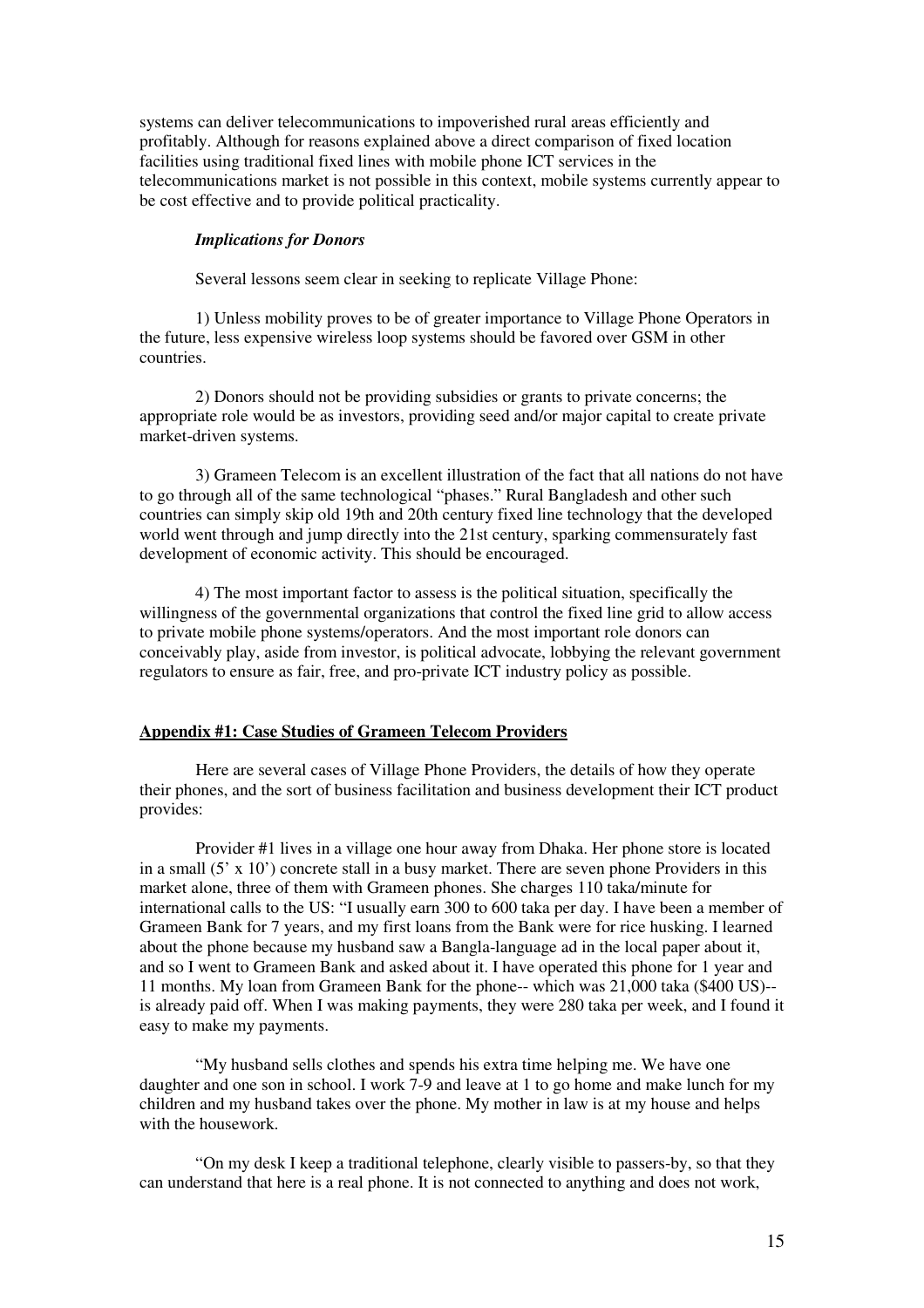but many of them have never seen a mobile phone before and do not recognize it as a telephone so they say to me 'But you don't have a phone.' When they see the desk phone, they are reassured and enter. I am planning on adding a fax, Internet, and PABX system to my phone business.

"My customers call both inside and outside Bangladesh. Most of my customers call for business news or to ask about job opportunities. Some call to transmit personal news. One of my callers is a chicken seller; he calls Kulna, a southern district, to inquire about small broilers, their price, and when they can be shipped to him in this village. Another caller calls Chilanpur to ask about textile shipments he has coming to him; he is the owner of a garment factory here."

Provider #2 operates her phone from her home in her village ten minutes from the market: "I was married at a very early age, at 14, but although my father was selective, my husband went to Italy and was deceived by the employment agency, and so he came back broke. The next year I borrowed from Grameen Bank, and we started a clothing store, then used those profits to start a spare parts business, then used those profits to start a video business. From those profits I built another house, which I rent out for 2,200 taka/month. My phone loan was for two years and I'm going to pay it off, but I will ask for another loan to add a cable and dish for receiving satellite TV. My monthly income from the phone is only 1,000 taka per month. It used to be higher but I am concentrating on other businesses. The reason is that when I started my phone business, many people came to use my phone, but now many other people have Grameen phones and so they compete with me and several people have purchased their own phones, so I have had to focus on other opportunities. But we are not trying to install a solar panel to charge the phone.

"My customers call for all sorts of reasons: Mostly they call for business. Sometimes they call for personal reasons, to get family news, and so on. The majority of business calls are in search of work. I make many calls to Saudi Arabia, Korea, and Singapore."

Provider #3 lives in a village remote from the market: "My phone was gotten with a 24,000 taka loan. I've had it four months, and I've been a Grameen Bank member for two years. I heard about the phone from friends, and I went to Grameen Bank to find out more. My husband supports my phone business. I made a 1,900 taka profit last month."

[How does she advertise her phone business?] "My husband has a chicken farm, so people come to buy chickens, and my husband tells them all about it. And I've put up signs in the village. My customers are not surprised by the phone because they've seen ads on television for mobile phones. It took me an hour to learn the basics of how to operate the phone and less than a month to learn the extra features."

Provider #4 lives in a peri-urban village near Dhaka International Airport. Calls to Dhaka from here are local, so the phone Providers make less money on each call, but people are more affluent than those in the rural areas and there is more business here, so there is a larger total volume of calls. She charges 110 taka/minute for international calls to the US, 5 taka/minute for incoming international calls (Grameen Telecom charges the Provider 1.3 taka/minute for incoming calls): "I got my phone in April 1997. Almost all my customers make local calls for business and overseas calls for personal reasons, usually involving the collection of money. My income from the phone is decreasing. At first I earned 8,000 taka per week, but now that there are other phones in the area-- at first there were 5, now there are 19- that amount is falling. I now earn about 5,000 taka per week. But the total income from all the phones in this area is rising because more and more people are using them.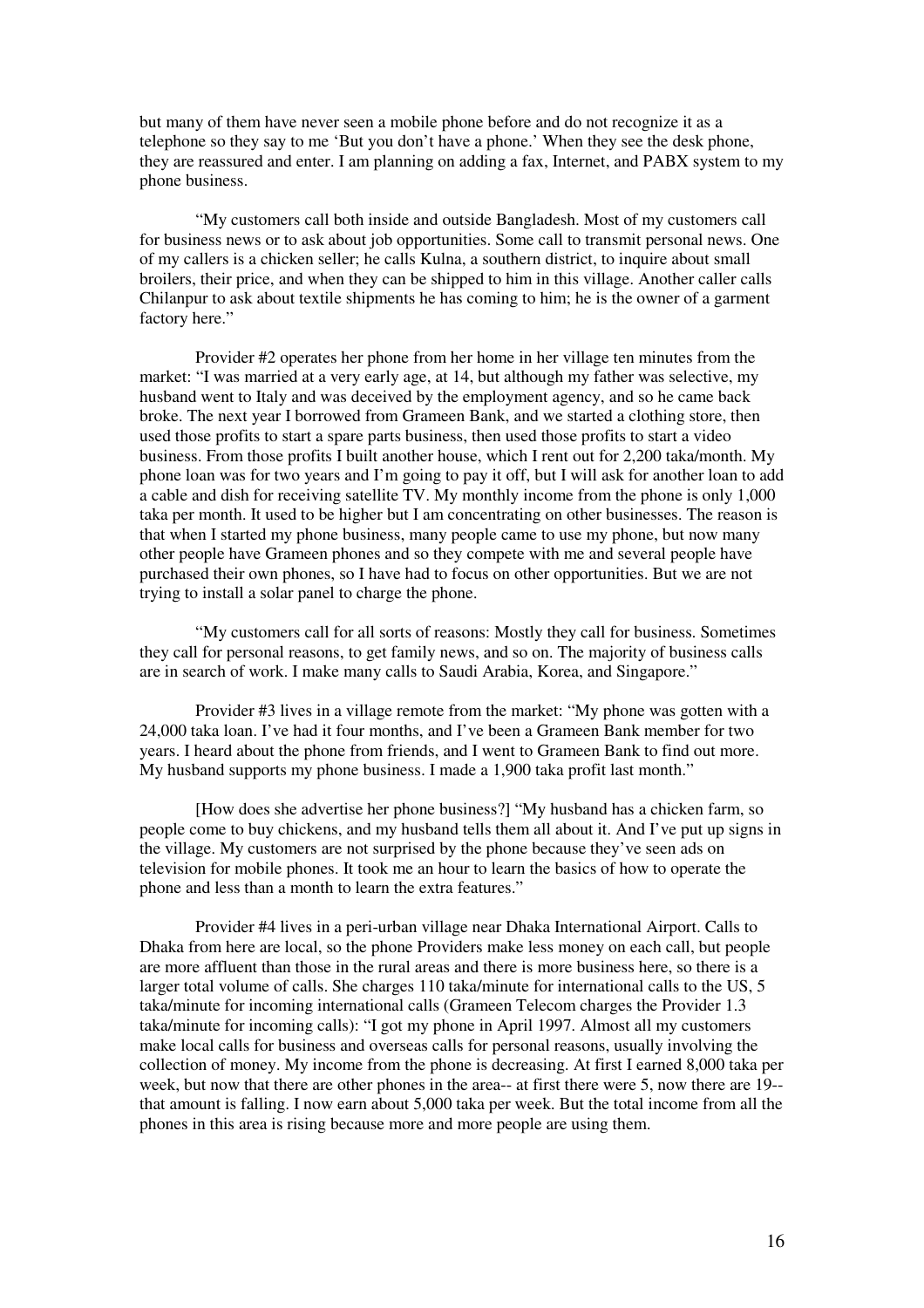"My number is now well-known by many people all over the world, so they use it regularly, and that is my regular business. I have made all the payments on this phone and it is mine and I have no intention of giving it up.

"My son uses the phone in his electronics shop, where he repairs TVs and radios and sells cable services and antennas. Before, when he had to purchase parts, he would have to go to Dhaka, and they might not have the parts and would say to him 'Come again in two days.' Going to Dhaka cost him at least 100 taka. Now he calls with the phone to confirm availability and price, and he can take the right amount of money with him. It has saved him a lot of money. He also has a video business that he runs from his electronics store, and before, he never knew when new videos would be coming in to Dhaka. Now he can call and reserve them. And now he is able to increase the number of movies he rents to between 10 and 20 per day, 40 on holidays or weekends."

Provider #4 has found the phone to be of help in obtaining business help and advice: "We often used to call other phone Providers to get advice and help in how to conduct our business, how much to charge, how to get customers who were not paying us to pay us, and how to advertise our services. When he had no work, my son often asks other electronics repairers if they have work, and then he can participate in that work."

Provider #5: "Before getting it, I had never seen a phone before. It was not difficult to learn how to use it. This phone is a good business for me. I have a boy and a girl, and all of us can operate the phone. My clients are my neighbors, and the calls they make are mostly business." Some of the phone Providers, like Provider #5, are illiterate. In those cases, their children or husbands keep records of calls made, messages, and fees collected. "I do not keep records; my children do. My service is open 24 hours because it is in my home. Yesterday I received a call from Saudia Arabia at 3 AM. I kept the message, which was an emergency, and then at 6 AM I sent my boy. It was for recruiting someone from here, and it was good news.

"My first 2-3 months in business, my income was low. Then it went up to as high as 15,000 taka/month. Then it fell, and for the past year the average is 3,000 taka/month. Many people nearby have bought phones. My phone accounts for about 40% of my income; we also have several seasonal fruits, so we have a continuous source of income from them. Nobody in my village is jealous of my phone. Everyone is happy that I have the phone because they're getting service from it. I have heard of the Internet and of email, and I think they might become popular here, so I want to offer them to my clients through my phone; in the future I plan to buy a computer with the profits. Then my daughter can make money teaching computer.

Providers #6 and #7 are both men; one is a rare male Grameen Bank member and the other the son of a member. Their phones are 20 feet from each other in the village market (one in a concrete stall, one in the corner of his hardware store, in which he has built a small plywood and plexiglass booth for privacy. Grameen Telecom has set them in direct competition because they are in a market.

Provider #6: "The competition is a good thing. I don't want a monopoly. Too much competition is bad, but a little competition assures customers that our prices are fair. If there are too many competitors, then our incomes fall too much. I've had my mother's phone for one year. At first I earned 500 taka/week, but now I am earning 750/week."

Provider #7: "I got my phone 11 months ago, and at first my income was 450 taka/week. Presently it is 350-400 taka/ week. That's because he is better at business strategy. He has a business card, and he puts up advertisements and posters around the village, and he's very aggressive. Also, I have many incoming calls, and I can't collect fees for them because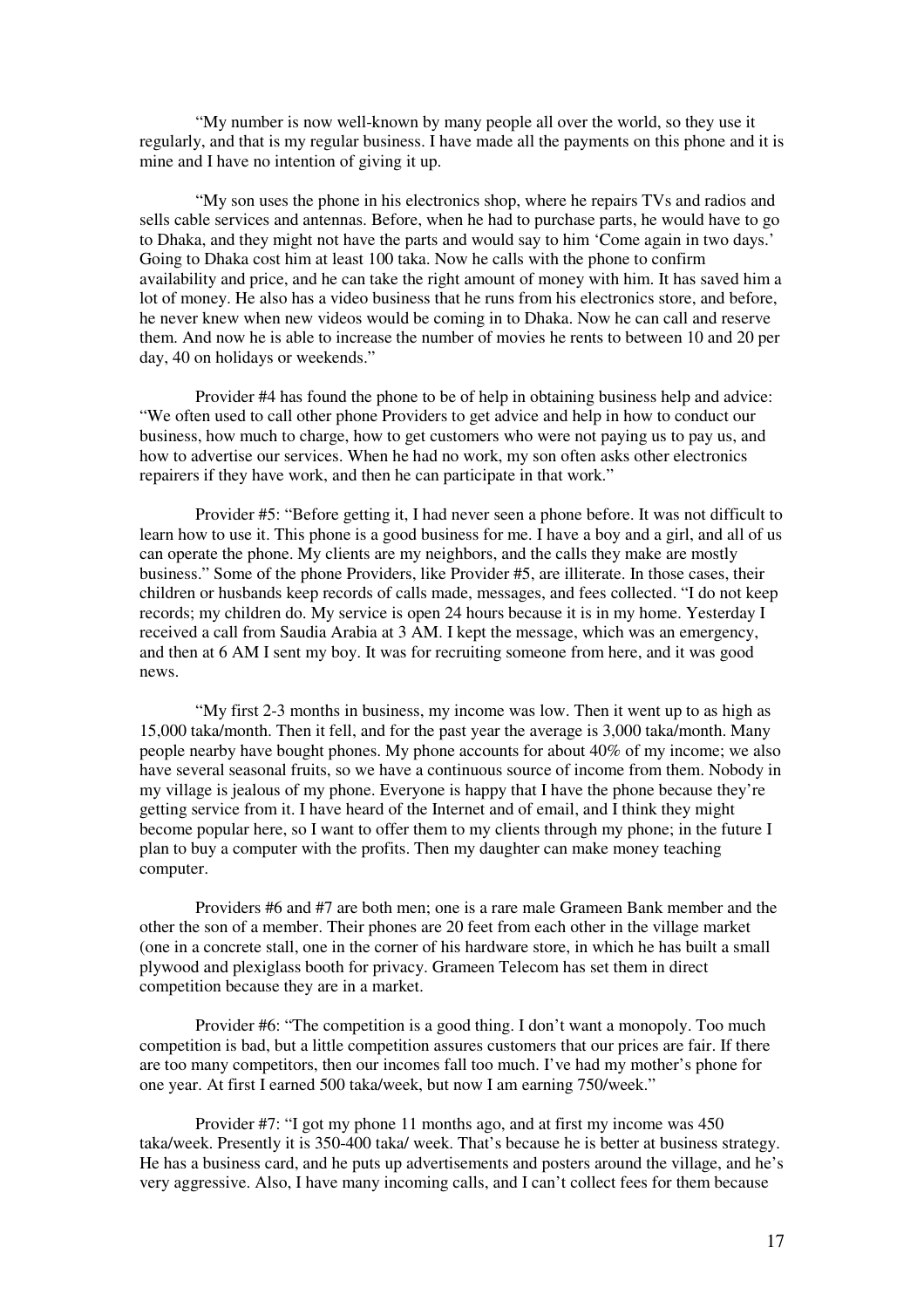they're for close friends and relatives, and so I can't pressure them. He's had his phone for 4 years, so he's very good at this business.

Provider #6: "Well, I too have problems collecting fees for incoming calls. I just have fewer of them. My social status has changed, and his too. It's gone up. The villagers feel more confidence in me and respect me now. Him too. And my mother too.

"Most of my calls are for business. The cow sellers and chicken feed sellers now negotiate their prices by phone. People buying those things also negotiate over the phone for the cheapest price. They call one seller, and if he is too expensive they say 'I just called another village, and they're selling their chicken feed for much less there. If you don't give me the price I want, I'll go to them.' There are people who get a very good price and buy 5 tons. People are also stockpiling rice and wheat, calling around to get the very cheapest prices and then buying very large amounts to sell later in a time of scarcity at very high prices to Dakha. At the beginning of the season the rice will cost 230 taka for 40 kilograms, and then they will sell the same rice months later for 310 taka. These are village businessmen. There've been people doing this for a long time, but now more are doing it, and they're making much more money.

"Now I want to put in a fax service so that we can sell a new product."

Provider #8's father is a Grameen Bank member. "I've had the phone for a year. I'm not aware that most Grameen Bank members are women.

"For local calls, 60% are business, 40% are personal.

"Yes, people treat me differently now that I have the phone. It's given me about 2,000 taka/ month net income. And people are a bit more respectful to me because they're getting a service from me. A few people have been jealous. They've said 'We will not use your phone, we will buy our own.' There are about 2,000 people in the village. Most people in the village know each other's names. In this village there are many cow traders. Some people call about our supply of cows from India through the border districts: 'Has my shipment of cows arrived?' And then after they send them to Dhaka markets they call again: 'What price did I get? What was my profit?' The benefit of the phone to them is time savings and travel expenses because a two minute call to Dhaka is 12 taka, but to go to Dhaka can be a full day and 70 taka: 15 taka each way, 5 taka for a rickshaw, and tea and food.

"The adombausha-- 'manpower business,' recruiters to send workers abroad-- use the phone. Sometimes there are people working Saudi, and they will call here to recruit someone, or the local recruiters will call them to see what their manpower needs are.

"Another kind of business that uses the phone is crop and vegetable exporters. They ship from our village via the airport, so they call often to arrange shipments. Whoever has the agreement with the exporter in Dhaka gets a call as to what to pack and send, and then he will call after it's been packed and sent to make sure that it has arrived.

## **Appendix #2: Case Studies of Grameen Telecom Consumers**

User #1-- Nurul Amin-- is making a business call from a Grameen Telecom phone in Dhakinkhan Uttora, a Dhaka peri-urban area: "My profession is to write land deeds. I have an office in Dhaka, where my partner is. I have had some problems here, so I could not go to the office today, so I am calling my partner to have him meet my appointments. I almost always use the Grameen phone for business, and I am a regular customer, usually once a day."